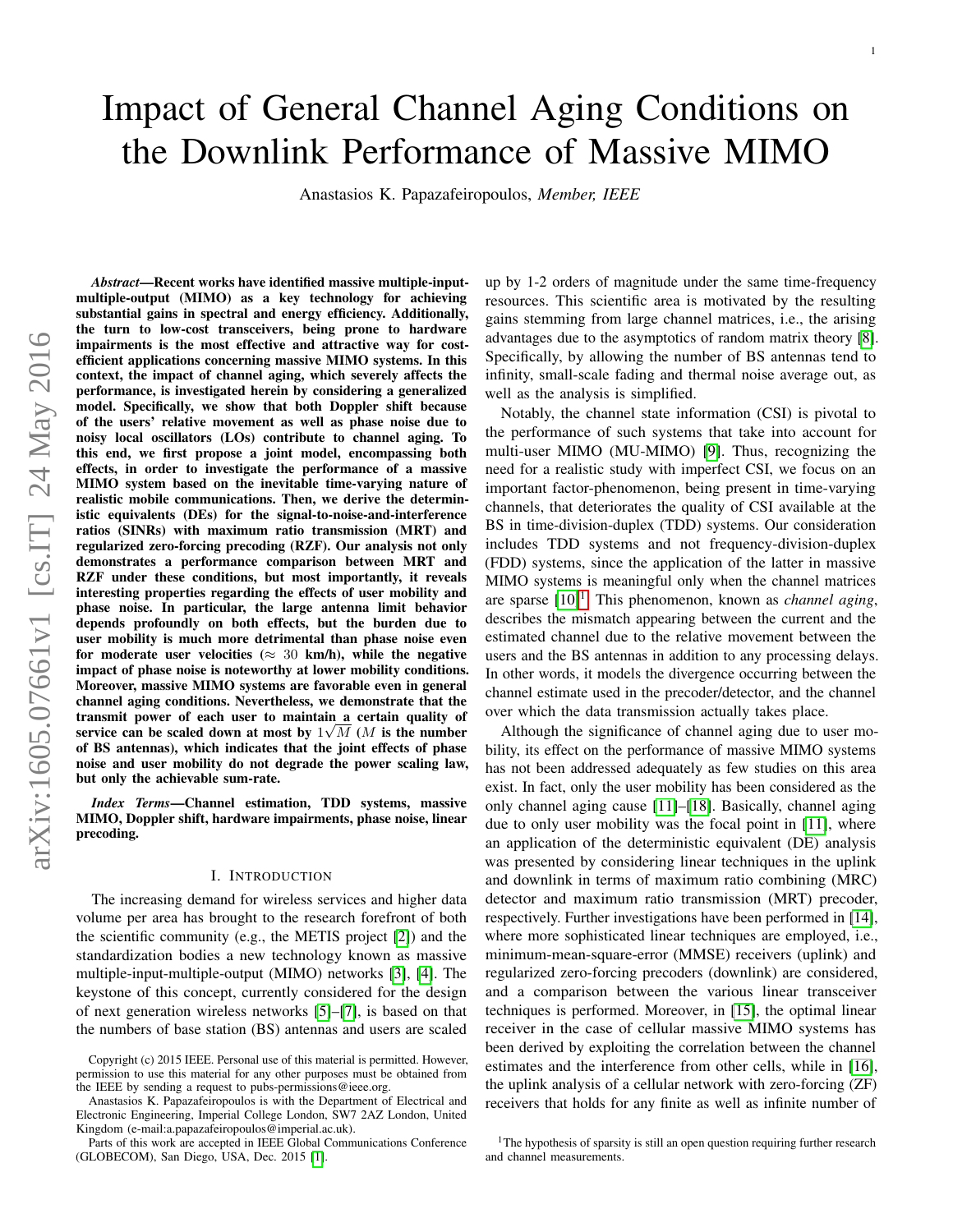BS antennas has been provided.

In general, hardware undergoes several types of impairments such as high power amplifier nonlinearities and I/Q imbalance  $[19]$ – $[37]$ <sup>[2](#page-1-0)</sup>. These hardware impairments can be classified into two categories. In the first category, the variable, describing the hardware impairments, is multiplied with the channel vector, and it might cause channel attenuations and phase shifts. In the case of slow variation of these impairments, they can be characterized as sufficiently static, and thus, can be assimilated by the channel vector by an appropriate scaling of its covariance matrix or due to the property of circular symmetry of the channel distribution. Note that this factor cannot be incorporated by the channel vector by an appropriate scaling of its covariance matrix or due to the property of circular symmetry of the channel distribution, when it changes faster than the channel. Focusing on this scenario, we include in our analysis the phase noise in the case which results to its accumulation within the channel coherence period [\[22\]](#page-13-16), [\[28\]](#page-13-17)–[\[30\]](#page-13-18). Given that additive transceiver impairments are not time-dependent, we have not included them in our analysis [\[26\]](#page-13-19), [\[29\]](#page-13-20), [\[31\]](#page-13-21).

Hence, deeper consideration reveals that user mobility is not the only source of channel aging. Interestingly, the unavoidable *phase noise*, being one of the most severe transceiver impairments [\[32\]](#page-13-22), contributes to the further degradation of the system performance due to channel aging because it accumulates over time. Ideally, local oscillators (LOs), used during the conversion of the baseband signal to bandpass and vice-versa, should output a sinusoid with stable amplitude, frequency, and phase. Unfortunately, the presence of phase noise is inevitable due to the inherent imperfections in the circuitry of LOs that bring up to the sinusoid a random phase drift. A lot of research has been conducted regarding phase noise in conventional MIMO systems. In fact, a big part of the literature has dealt with multi-carrier MIMO systems that employ orthogonal frequencydivision multiplexing (OFDM) [\[33\]](#page-13-23)–[\[36\]](#page-13-24). For example, in [\[34\]](#page-13-25), the signal-to-interference-and-noise-ratio (SINR) degradation in OFDM is studied, and a method to mitigate the effect of phase noise is proposed. In [\[22\]](#page-13-16), a method to jointly estimate the channel coefficients and the phase noise in a point-to-point MIMO system is presented. Not to mention that the degradation appears to be more significant in coherent communications such as massive MIMO systems. Specifically, although massive MIMO technology is attractive (cost-efficient) for network deployment, only if the antenna elements consist of inexpensive hardware (more imperfections), most of the research contributions are based on the strong assumption of perfect hardware without phase noise, which is quite idealistic in practice. Reasonably, the introduction of a larger number of antennas will have a more severe contribution to the degradation provoked by phase noise, which could be partially avoided in

conventional MIMO systems, where more expensive hardware with less induced phase is affordable. Hence, the larger the number of antennas and the corresponding employed LOs, the larger the impact of phase noise. Thus, in the case of massive MIMO systems, it is a dire necessity to study the impact of channel aging induced by phase noise. Furthermore, motivated by the need of employing low-quality RF elements (e.g., oscillators) for cost-effective construction of large BS antenna arrays, it is expected that the phase noise will be more severe in a massive MIMO setting. In particular, the large number of antennas regime has been partially investigated [\[28\]](#page-13-17)– [\[30\]](#page-13-18), [\[37\]](#page-13-15). Specifically, the phase noise has been taken into account for single carrier uplink massive MIMO by considering ZF and time-reversal MRC in [\[37\]](#page-13-15) and [\[28\]](#page-13-17), respectively. Regarding the downlink, an effort to address the effect of phase noise, being of great importance in massive MIMO systems, has taken place only in [\[30\]](#page-13-18). However, the analysis therein does not account for fast time-varying conditions due to the mobility of the users.

In this paper, we provide a novel realistic CSI model that allows studying channel aging thoroughly by means of the simultaneous impact of user mobility and phase noise at the LOs. Taking into account that next generation wireless systems need to be cost-efficient, implying that real systems may include low-quality RF elements with more imperfections, makes the significance of the proposed model in describing the ineluctable time-varying nature of realistic scenarios remarkable. Under these conditions, we analyze the downlink performance of a massive MIMO system with imperfect CSI using linear precoders (MRT and RZF). To this end, we invoke random matrix theory (RMT) tools, and we derive the DEs (asymptotically tight approximations as system's dimensions increase). Actually, these approximations agree with simulation results as has been already shown in the literature [\[8\]](#page-13-6), [\[11\]](#page-13-9), [\[14\]](#page-13-11). As a result, these deterministic approximations make any lengthy simulations unnecessary. Furthermore, as far as phase noise is concerned, we address two system arrangements: a) all BS antennas are connected to a common LO (CLO), and b) each BS antenna includes its own separate LO (SLOs setup). The contributions of this paper can be summarized as follows:

- Given a single cell MU-MIMO realistic system model with path loss and shadowing, we present a joint channel-phase noise estimate describing the impact of channel aging by incorporating the time-varying effects of Doppler shift and phase noise at the BS and user elements (UEs).
- Using tools of large RMT, we obtain the DEs of the downlink SINRs, when the BS applies MRT and RZF precoders under imperfect CSI due to uplink training and time variation of the channel (generalized channel aging). Moreover, we account for special cases of the channel covariance, corresponding to various interesting effects described by the large-scale component, that simplify a lot the resulting expressions.
- We demonstrate that the square root power-law, generally holding in imperfect CSI scenarios, stands for the case of generalized channel aging as well. Hence, the transmit power per user can be cut down by scaling the number

<span id="page-1-0"></span><sup>&</sup>lt;sup>2</sup>The arising hardware mismatch between the uplink and the downlink has a negative effect on the channels reciprocity. For example, a recent insightful work (see [\[27\]](#page-13-26) and references therein) has presented the performance analysis in the large number of antennas regime as well as pre-precoding and postprecoding calibration schemes. Herein, focusing on the fundamentals of channel aging, where we want to quantify the individual contributory time-dependent factors (Doppler shift and phase noise), we neglect any hardware mismatch. However, future work can investigate this mismatch in the channel aging.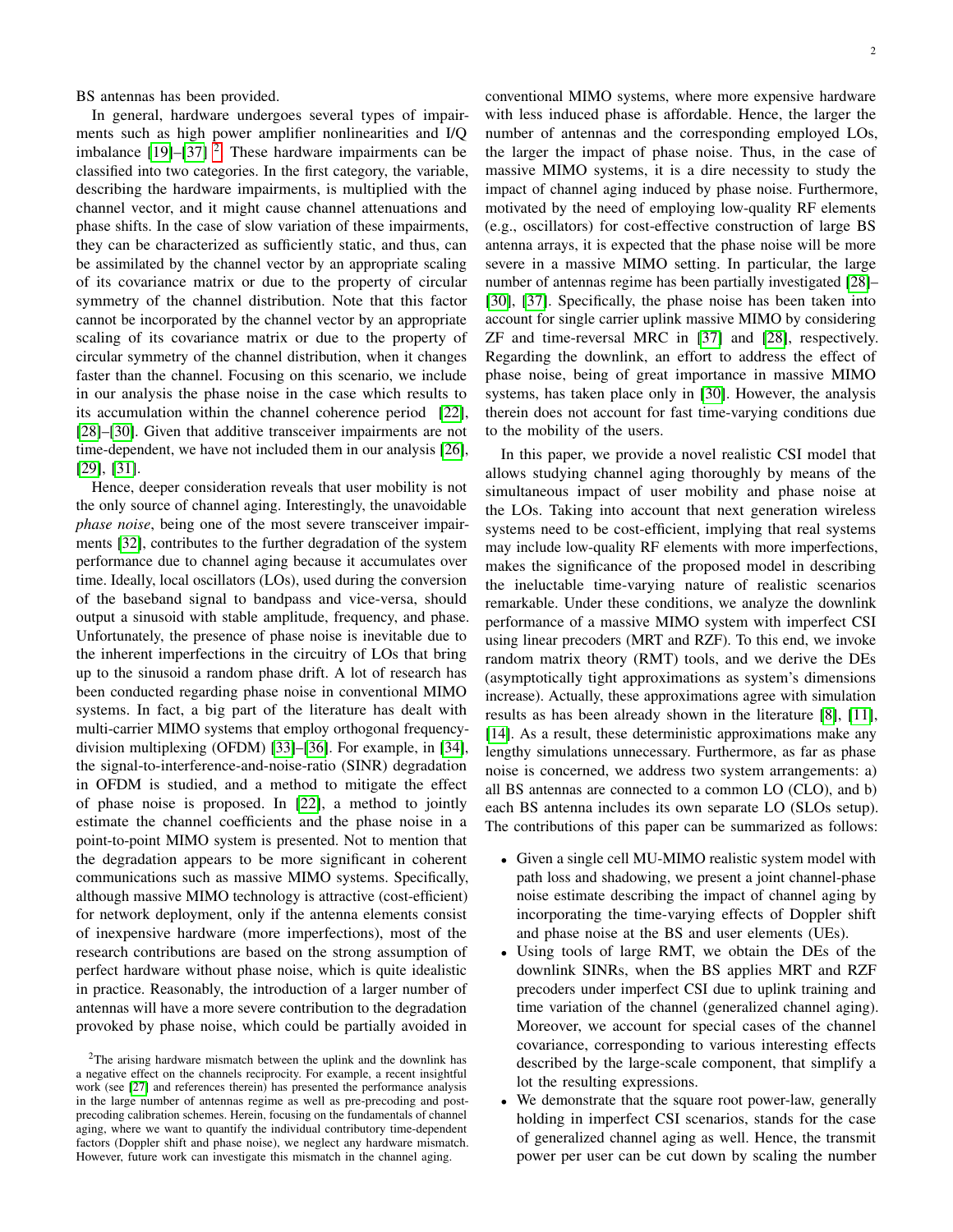of BS antennas to the inverse of their square root.

- We corroborate our analysis concerning deterministic approximations by performing simulations coinciding with the analytical expressions.
- We elaborate on insightful conclusions, drawn from our analysis. For example, Doppler shift has a far more severe impact than phase noise even for low vehicle velocities. In addition, massive MIMO systems outperform conventional MIMO even in generalized channel aging conditions with RZF precoder behaving better than MRC for various Doppler shifts and phase noise severities.

The remainder of this paper is organized as follows. Section II introduces the system and signal models accounting for both the effects of user mobility and phase noise, which allow a more complete characterization of channel aging. Next, Section III presents the downlink transmission, in terms of the received signal, the applied precoders, and the achievable user rate. In Section IV, we proceed with the main results that include the derivation of the DEs of the downlink SINRs, as well as the investigation of certain simpler cases such as the scenario where the large-scale fading component is absent. Section V reports a set of numerical results that confirms the validity of our analytical results, and sheds light on the behavior of channel aging for various mobility environments, phase noise settings, and a number of antennas in a massive MIMO system. We summarize our results and observations in Section VI. In Appendix A, some useful results from the literature are presented, while the following appendices provide the proofs for the main analytical results.

*Notation:* Vectors and matrices are represented by boldface lower and upper case symbols.  $(\cdot)^{\dagger}$ ,  $(\cdot)^{\dagger}$ , and  $\mathrm{tr} \cdot$  denote the transpose, Hermitian transpose, and trace operators, respectively. The expectation and variance operators, as well as the spectral norm of a matrix are denoted by  $\mathbb{E}[\cdot]$  and var  $[\cdot]$ , as well as  $\|\cdot\|$ , respectively, while  $\text{Re}\{\cdot\}$  is the real part of a complex number. The diag $\{\cdot\}$  operator generates a diagonal matrix from a given vector, and the symbol  $\triangleq$  declares definition. The notations  $\mathcal{C}^M$  and  $\mathcal{C}^{M \times N}$  refer to complex M-dimensional vectors and  $M \times N$  matrices, respectively. Finally,  $\mathbf{b} \sim \mathcal{CN}(\mathbf{0}, \Sigma)$  or  $\mathbf{b} \sim \mathcal{N}(\mathbf{0}, \mathbf{\Sigma})$  denote a circularly symmetric complex Gaussian or a real Gaussian vector b with zero-mean and covariance matrix  $\Sigma$ .

#### II. SYSTEM MODEL

This work considers a single-cell system, where a BS communicates with a number of single-antenna non-cooperative UEs belonging to the set K with cardinality  $K = |K|$  being the number of UEs. In particular, each UE is assigned an index  $k$  in  $K$ , while the BS is deployed with an array of  $M$ antennas<sup>[3](#page-2-0)</sup>. Since each UE has a single antenna, the terms user and user element, are used interchangeably in the following analysis. Our interest focuses on large-scale topologies, where both number of antennas  $M$  and users  $K$  grow infinitely large while keeping a finite ratio  $\beta$ , i.e.,  $M, K \to \infty$  with  $K/M = \beta$ fixed such that  $\limsup_M K/M < \infty^4$  $\limsup_M K/M < \infty^4$ .

During the transmission of the  $n$ th symbol, the channel gain vector between the BS and user k, denoted by  $\mathbf{h}_{k,n} \in \mathbb{C}^{M}$ exhibits flat-fading, and it is assumed constant for the symbol period, while it may vary slowly from symbol to symbol. Basically, given the time-frequency resources of the system, the symbol duration is assumed smaller or equal to the coherence time of all the users. Moreover, in order to account for certain inevitable effects such as path loss and lognormal shadowing, which are dependent on the distance of the users from the BS, we express the channel between user  $k$  and the BS as

$$
\mathbf{h}_k = \mathbf{R}_k^{1/2} \mathbf{w}_k,\tag{1}
$$

where  $\mathbf{R}_k = \mathbb{E} \left[ \mathbf{h}_{k,n} \mathbf{h}_{k,n}^{\text{H}} \right] \in \mathbb{C}^{M \times M}$  is a deterministic Hermitian-symmetric positive-definite matrix representing the aforementioned effects<sup>[5](#page-2-2)</sup>.

# *A. Phase Noise Model*

In practice, both the transmitter and the receiver are impaired by phase noise induced during the up-conversion of the baseband signal to passband and vice-versa<sup>[6](#page-2-3)</sup>. As a result, the received signal is distorted during the reception processing, while at the transmitter side, a mismatch appears between the signal that is intended to be transmitted and the generated signal.

In our analysis regarding the nth time slot, we take into account for non-synchronous operation at the BS, i.e., the BS antennas have independent phase noise processes  $\phi_{m,n}, m = 1, \ldots, M$  with  $\phi_{m,n}$  being the phase noise process at the mth antenna. Note that the phase noise processes are considered as mutually independent, since each antenna has its own oscillator, i.e., separate LOs (SLOs) at each antenna [\[28\]](#page-13-17), [\[30\]](#page-13-18). In case that all the antennas have a common LO (CLO), the phase noise processes  $\phi_{m,n}$  are identical for all  $m = 1, \ldots, M$  (synchronous operation). Similarly, we denote  $\varphi_{k,n}, k = 1, \ldots, K$  the phase noise process at the singleantenna user k.

Phase noise during the nth symbol can be described by a discrete-time independent Wiener process, i.e., the phase noises at the LOs of the mth antenna of the BS and kth user are modeled as

$$
\phi_{m,n} = \phi_{m,n-1} + \delta_n^{\phi_m} \tag{2}
$$

<span id="page-2-5"></span><span id="page-2-4"></span>
$$
\varphi_{k,n} = \varphi_{k,n-1} + \delta_n^{\varphi_k},\tag{3}
$$

where  $\delta_n^{\phi_m} \sim \mathcal{N}(0, \sigma_{\phi_m}^2)$  and  $\delta_n^{\varphi_k} \sim \mathcal{N}(0, \sigma_{\varphi_k}^2)$  [\[28\]](#page-13-17), [\[30\]](#page-13-18), [\[32\]](#page-13-22). Note that  $\sigma_i^2 = 4\pi^2 f_c c_i T_s$ ,  $i = \phi_m, \varphi_k$  describes the

<span id="page-2-1"></span><sup>4</sup> In the following, in order to simplify notation,  $M \to \infty$  will be used instead of  $M, K \to \infty$ , unless stated otherwise.

<span id="page-2-2"></span><sup>5</sup>The independence of  $\mathbf{R}_k$  from the time index, *n*, originates from the assumption that the shadowing vary with time in a longer slower pace than the coherence time [\[11\]](#page-13-9)–[\[13\]](#page-13-27). Interestingly, this model is quite versatile, since  $\mathbf{R}_k$  can also describe the antenna correlation due to either insufficient antenna spacing or a lack of scattering.However, the following results focus only on diagonal  $\mathbf{R}_k$  matrices describing only large-scale fading, and  $\mathbf{w}_{k,n} \in \mathbb{C}^M$ is an uncorrelated fast-fading Gaussian channel vector drawn as a realization from a zero-mean circularly symmetric complex Gaussian distribution, i.e.,  $\mathbf{w}_{k,n} \sim \mathcal{CN}(\mathbf{0}, \mathbf{I}_M).$ 

<span id="page-2-3"></span> $\frac{67}{6}$ The conversion takes place by multiplying the signal with the LO's output.

<span id="page-2-0"></span><sup>&</sup>lt;sup>3</sup>The antennas can be co-located at the BS or can be distributed as fullycoordinated, multiple, smaller BSs [\[29\]](#page-13-20).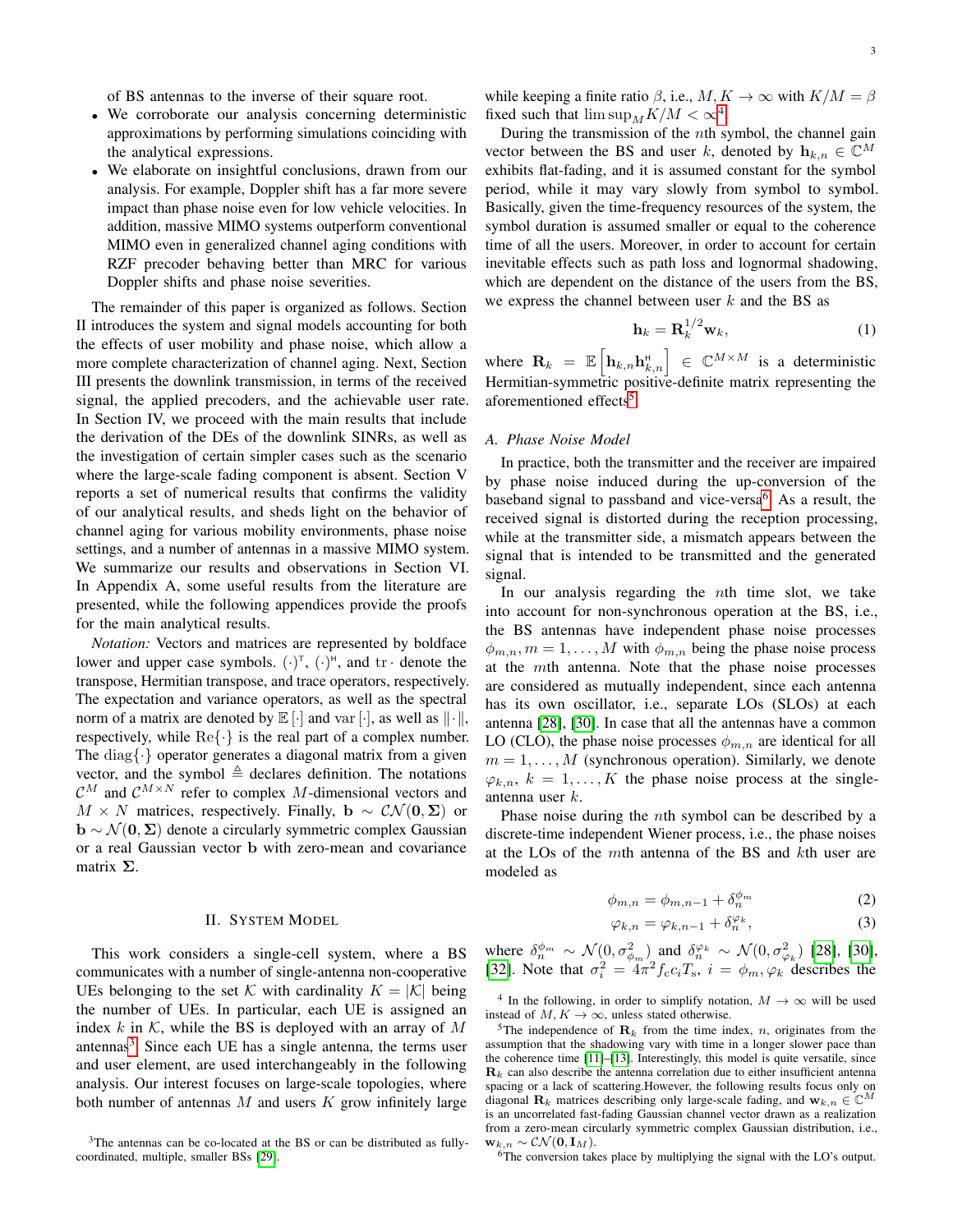phase noise increment variance with  $T_s$ ,  $c_i$ , and  $f_c$  being the symbol interval, a constant dependent on the oscillator, and the carrier frequency, respectively.

The phase noise, being the distortion in the phase due to the random phase drift in the signal coming from the LOs of the BS and user  $k$ , is expressed as a multiplicative factor to the channel vector as

$$
\mathbf{g}_{k,n} = \mathbf{\Theta}_{k,n} \mathbf{h}_{k,n},\tag{4}
$$

where  $\Theta_{k,n} \triangleq \text{diag}\Big\{e^{j\theta_{k,n}^{(1)}}, \ldots, e^{j\theta_{k,n}^{(M)}}\Big\} = e^{j\varphi_{k,n}}\Phi_n \in$  $\mathbb{C}^{M \times M}$  with  $\Phi_n \triangleq \text{diag}\{e^{j\phi_{1,n}}, \dots, e^{j\phi_{M,n}}\}$  being the phase noise sample matrix at time  $n$  because of the imperfections in the LOs of the BS, while  $e^{j\varphi_{k,n}}$  corresponds to the phase noise contribution by the LO of user  $k$  [\[28\]](#page-13-17), [\[30\]](#page-13-18).

#### *B. Channel Estimation*

In realistic conditions, where no perfect CSI is available, the BS needs to estimate the uplink channel [\[14\]](#page-13-11), [\[38\]](#page-14-0), [\[39\]](#page-14-1). We take advantage of the TDD operation scheme, where an uplink training phase during each transmission block (coherence period) exists by means of transmit pilot symbols. Since in TDD the number of required pilots scales with the number of terminals  $K$ , but not the number of BS antennas  $M$ , not only the analysis of systems with large number of BS antennas is possible because of the finite duration of the coherence time<sup>[7](#page-3-0)</sup>, but also the knowledge of the downlink channel is considered known due to the property of reciprocity.

By assuming that the channel estimation takes place at time 0, we now derive the joint channel-phase noise linear minimum mean-square error detector (LMMSE) estimate of the effective channel  $\mathbf{g}_{k,0} = \mathbf{\Theta}_{k,0} \mathbf{h}_{k,0}$  in the presence of phase noise, smallscale fading, and channel impairments such as path loss. During this phase, we neglect the channel aging effect by assuming that both the channel and phase noise remain constant [\[40\]](#page-14-2). This is a valid assumption since the duration of the training phase is small, and the consequent time-variation of the channel is unnoticeable. However, in the data transmission phase, taking place for  $(T_c - \tau)$  symbols, the channel is supposed to vary from symbol to symbol, where  $\tau$  and  $T_c$  are the duration of the training sequence during the training phase and the channel coherence time, respectively.

*Proposition 1:* The LMMSE estimator of  $g_{k,0}$ , obtained during the training phase, is

$$
\hat{\mathbf{g}}_{k,0} = \left(\mathbf{I}_M + \frac{\sigma_{\rm b}^2}{p_{\rm p}} \mathbf{R}_k^{-1}\right)^{-1} \tilde{\mathbf{y}}_{k,0}^{\rm p},\tag{5}
$$

where  $\sigma_{\rm b}^2$  is the variance of the post-processed noise at base station,  $\tilde{\mathbf{y}}_{k,0}^{\text{p}}$  is a noisy observation of the effective channel from user k to the BS, and  $p_p = \tau p_u$  with  $p_u$  being the power per user in the uplink data transmission phase.

*Proof:* : The proof of Proposition [1](#page-3-1) is given in Appendix [B.](#page-11-0)

#### *C. Channel Aging*

The relative movement between the users and the BS inflicts a phenomenon, known as channel aging in the literature [\[11\]](#page-13-9)– [\[13\]](#page-13-27). Specifically, the Doppler shift arising from this movement causes the channel to vary between when it is learned by estimation, and when the estimate is applied for detection/precoding. Especially, channel aging is more severe in massive MIMO systems, where narrow transmit beams appear due to the high angular resolution. Thus, the precoders that are used for achieving this spatial focus, bring a critical performance loss, which worsens as the users move with increasing velocity [\[41\]](#page-14-3). An autoregressive model of order 1 enables the joint channelphase noise process  $g_{k,n}$  between the BS and the kth user at time  $n$  (current time) to be approximated as<sup>[8](#page-3-2)</sup>

<span id="page-3-4"></span>
$$
\mathbf{g}_{k,n} = \mathbf{A}_n \mathbf{g}_{k,0} + \mathbf{e}_{k,n},\tag{6}
$$

where, initially,  $\mathbf{A}_n = J_0(2\pi f_\text{D}T_s n)\mathbf{I}_M$  is supposed to model 2-D isotropic scattering  $[43]$ <sup>[9](#page-3-3)</sup>,  $g_{k,0}$  is the channel vector received during the training phase, and  $e_{k,n} \in \mathbb{C}^M$  is the uncorrelated channel error vector due to the channel variation modelled as a stationary Gaussian random process with independent and identically distributed (i.i.d.) entries and distribution  $\mathcal{CN}(\mathbf{0}, \mathbf{R}_k - \mathbf{A}_n \mathbf{R}_k \mathbf{A}_n)$ .

This model can be enriched by incorporating other interesting effects. By introducing the effect of channel estimation to the autoregressive model of [\(6\)](#page-3-4), the BS takes into account for both estimated and delayed CSI, in order to design the detector  $\mathbf{W}_n \in \mathbb{C}^{M \times M}$  or the precoder  $\mathbf{F}_n \in \mathbb{C}^{M \times M}$  at time instance  $n$  for the uplink and downlink, respectively. Hence, the effective channel at time  $n$  is expressed by

$$
\mathbf{g}_{k,n} = \! \mathbf{A}_n \mathbf{g}_{k,0} + \mathbf{e}_{k,n} \tag{7}
$$

<span id="page-3-5"></span>
$$
=\mathbf{A}_{n}\hat{\mathbf{g}}_{k,0}+\tilde{\mathbf{e}}_{k,n},\tag{8}
$$

where  $\hat{\mathbf{g}}_{k,0} \sim \mathcal{CN}(\mathbf{0}, \mathbf{D}_k)$  with  $\mathbf{D}_k = \left(\mathbf{I}_M + \frac{\sigma_b^2}{p_\text{p}} \mathbf{R}_k^{-1}\right)^{-1} \mathbf{R}_k$ and  $\tilde{\mathbf{e}}_{k,n} \triangleq \mathbf{A}_n \tilde{\mathbf{g}}_{k,n} + \mathbf{e}_{k,n} \sim \mathcal{CN}(\mathbf{0}, \mathbf{R}_k - \mathbf{A}_n \mathbf{D}_k \mathbf{A}_n)$  are mutually independent, while  $A_n$ , is assumed to be known to the BS, now incorporates both the effects of 2-D isotropic scattering, user mobility, and phase noise, as shown below by Theorem [1.](#page-3-1) In other words, the combined error  $\tilde{\mathbf{e}}_{k,n}$  depends on both the imperfect and the general delayed CSI effects, allowing the elicitation of interesting outcomes during the ensuing analysis in Section [IV.](#page-5-0)

<span id="page-3-1"></span>We turn our attention to the derivation of  $A_n$  by accounting for user mobility, phase noise, and the general channel effects modelled by  $\mathbf{R}_k$ .

<span id="page-3-3"></span><sup>9</sup>Normally, the BS antennas are deployed in a fixed space instead of considering distantly distributed small BSs constituting one massive MIMO BS. In such case,  $A_n$  is a scalar, since it can be reasonably assumed that all the BS antennas have the same relative movement comparing to the user.

<span id="page-3-0"></span><sup>7</sup>TDD is the only viable solution in fast time-varying channel conditions with massive MIMO systems, where the limitations for the coherence time are more stringent, while FDD can be considered only when there is some kind of channel sparsity [\[10\]](#page-13-8).

<span id="page-3-2"></span><sup>&</sup>lt;sup>8</sup>Contrary to other works [\[11\]](#page-13-9)–[\[13\]](#page-13-27), [\[42\]](#page-14-5),  $\mathbf{A}_n$ , being the factor of  $\mathbf{g}_{k,0}$ , is described by a matrix instead of a scalar to account for the setting of SLOs. Moreover, in this work,  $A_n$  is time-dependent by the delay n in terms of the number of symbols transmitted, in order to include the accumulative channel aging effect [\[18\]](#page-13-10). Therefore, the longer the delay, the smaller the  $A_n$ , which in turn results in less accurate CSI. Hence, the channel estimated at time 0, is used at time 1, 2, and so on till n. It is intuitive that the CSI will be much less reliable at time  $n$ , which results to a more realistic model. We assume that it can be embodied in the channel vector  $\mathbf{g}_{k,0}$  by employing the circular symmetry of the channel distribution, or mainly, by the inclusion of an appropriate scaling of the covariance matrix.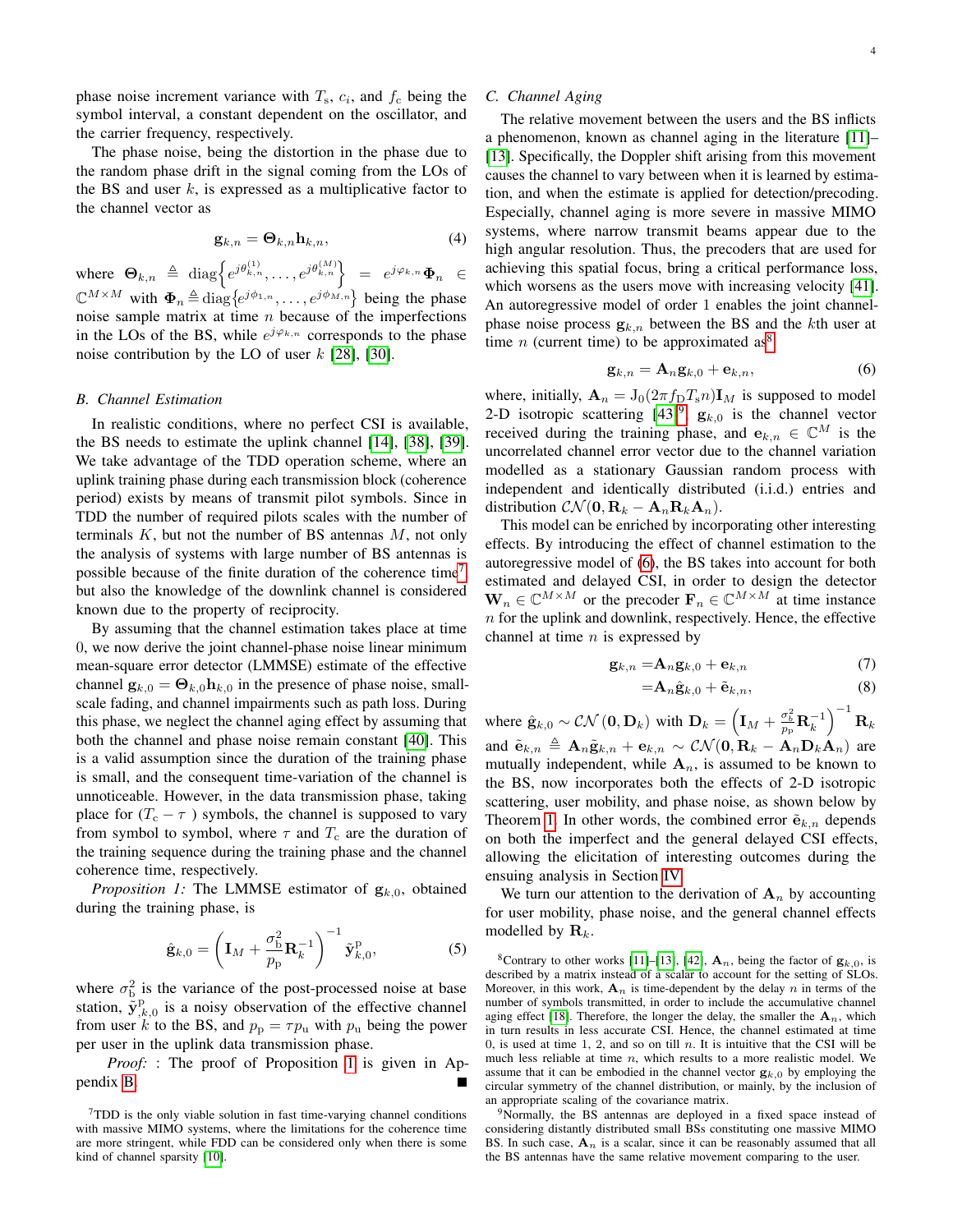*Theorem 1:* The effective joint channel-phase noise vector at time  $n$  is expressed as

$$
\mathbf{g}_{k,n}^{\text{Joint}} = \mathbf{A}_n \mathbf{g}_{k,0} \tag{9}
$$

with

$$
\mathbf{A}_n = \mathbf{J}_0(2\pi f_\mathcal{D} T_s n) e^{-\frac{\sigma_{\varphi_k}^2}{2}n} \Delta \mathbf{\Phi}_n, \tag{10}
$$

where  $\Delta \mathbf{\Phi}_n = \text{diag}\left\{e^{-\frac{\sigma_{\phi_1}^2}{2}n}, \ldots, e^{-\frac{\sigma_{\phi_M}^2}{2}n}\right\}.$ 

*Proof:* The total mean square error (MSE), which is actually given by means of the error covariance matrix, is  $MSE = \text{tr } \mathbf{E}_{k,n}$ , where  $\mathbf{E}_{k,n}$  is the error covariance written as

$$
\mathbf{E}_{k,n} = \mathbb{E}\left[\left(\mathbf{g}_{k,n} - \mathbf{A}_n \mathbf{g}_{k,0}\right)\left(\mathbf{g}_{k,n} - \mathbf{A}_n \mathbf{g}_{k,0}\right)^{\mathsf{H}}\right] \n= \mathbb{E}|\mathbf{g}_{k,n}|^2 + \mathbf{A}_n \mathbb{E}|\mathbf{g}_{k,0}|^2 \mathbf{A}_n^{\mathsf{H}} - 2\mathbb{E}\left[\text{Re}\left\{\mathbf{A}_n \mathbf{g}_{k,0} \mathbf{g}_{k,n}^{\mathsf{H}}\right\}\right] \n= \mathbf{R}_k + \mathbf{A}_n \mathbf{R}_k \mathbf{A}_n^{\mathsf{H}} - 2\mathbb{E}\left[\text{Re}\left\{\mathbf{A}_n \mathbf{g}_{k,0} \mathbf{g}_{k,n}^{\mathsf{H}}\right\}\right] \n= \mathbf{R}_k + \mathbf{A}_n \mathbf{R}_k \mathbf{A}_n^{\mathsf{H}} - 2\mathbf{J}_0(2\pi f_\text{D} T_s n) e^{-\frac{\sigma_{\varphi_k}^2}{2}n} \mathbf{A}_n \mathbf{R}_k \Delta \Phi_n.
$$
\n(11)

Note that the expectation is taken over all channel and phase noise realizations. Also, we have used that  $\mathbf{g}_{k,n} = \mathbf{\Theta}_{k,n} \mathbf{h}_{k,n}$ with  $\mathbf{\Theta}_{k,n}$  and  $\mathbf{h}_{k,n}$  being uncorrelated. Also, we have denoted  $\Delta \mathbf{\Phi}_n = \text{diag}\left\{e^{-\frac{\sigma_{\phi_1}^2}{2}n},\ldots,e^{-\frac{\sigma_{\phi_M}^2}{2}n}\right\}$ , and

$$
\mathbb{E}[\mathbf{h}_{k,0}\mathbf{h}_{k,n}^{\mathsf{H}}] = \mathcal{J}_0(2\pi f_D T_s n) \mathbf{R}_k.
$$
 (12)

The multiplcative parameter matrix  $A_n$  is determined by minimizing the MSE in [\(11\)](#page-4-0). Thus, if we differentiate [\(11\)](#page-4-0) with respect to  $A_n$ , and equate the resulting expression to zero, we obtain the Hermitian matrix  $A_n$  as in [\(10\)](#page-4-1).

*Remark 1:* During the data transmission phase, the available CSI at time  $n$  is obtained in terms of the estimated CSI at time 0. The parameter matrix  $A_n$  has a physical meaning, since it describes the effects of 2-D isotropic scattering, user mobility, and phase noise impairments at both the UE and the BS.

*Remark 2:* Notably, phase noise induces an extra loss due to the additional deviation between the actual channel at time n, and the channel estimate from time 0 because of the symbolby-symbol random phase drift. In other words, the phase noise contributes to the channel aging phenomenon that imposes a further challenge to investigate the realistic potentials of massive MIMO systems.

*Corollary 1:* In the case where all the BS antennas are connected to the same oscillator or all the oscillators are identical,  $\mathbf{A}_n$  degenerates to a scalar  $\alpha_n = \mathrm{J}_0(2\pi f_\mathrm{D} T_s n) e^{-\frac{\sigma_{\varphi_k}^2 + \sigma_{\phi_k}^2}{2} n}$  or a scaled identity matrix  $\alpha_n \mathbf{I}_M$ , respectively.

# III. DOWNLINK TRANSMISSION

The BS transmits data simultaneously to all users in its cell by employing space-division multiple access (SDMA). Applying reciprocity, the downlink channel is written as the Hermitian transpose of the uplink channel. The coherence time, the received signal  $y_{k,n} \in \mathbb{C}$  by the kth UE during the data transmission phase  $(n = \tau + 1, \ldots, T_c)$  is

$$
y_{k,n} = \sqrt{p_{\rm d}} \mathbf{h}_{k,n}^{\rm H} \mathbf{\Theta}_{k,n} \mathbf{s}_n + z_{k,n} \tag{13}
$$

<span id="page-4-1"></span>where  $s_n =$ √  $\lambda$ **F**<sub>n</sub>**x**<sub>n</sub> denotes the signal vector transmitted by the BS with  $\lambda$ ,  $\mathbf{F}_n \in \mathbb{C}^{\bar{M} \times K}$  and  $\mathbf{x}_n =$  $[x_{1,n}, x_{2,n}, \cdots, x_{K,n}]^{\top} \in \mathbb{C}^{K} \sim \mathcal{CN}(\mathbf{0}, \mathbf{I}_{K})$  being a normalization parameter, the linear precoding matrix, and the data symbol vector to its  $K$  served users, respectively. Moreover, we have assumed that the BS transmits data to all the users with the same power  $p_d$ , and  $z_{k,n} \sim \mathcal{CN}(0, \sigma_k^2)$  is complex Gaussian noise at user  $k$ . The need for constraining the transmit power per user to  $p_d$ , i.e.,  $\mathbb{E}\left[\frac{p_d}{K} \mathbf{s}_n^H \mathbf{s}_n\right] = p_d$ , provides the normalization parameter as

<span id="page-4-6"></span><span id="page-4-4"></span><span id="page-4-2"></span>
$$
\lambda = \frac{1}{\mathbb{E}\left[\frac{1}{K} \operatorname{tr} \mathbf{F}_n \mathbf{F}_n^{\mathrm{H}}\right]}.
$$
\n(14)

Henceforth, by taking into account that  $\mathbf{g}_{k,n} = \mathbf{\Theta}_{k,n} \mathbf{h}_{k,n}$ , we proceed with the following presentation of the received signal, obtained by [\(35\)](#page-8-0). Thus, we have

<span id="page-4-0"></span>
$$
y_{k,n} = \sqrt{\lambda p_{\rm d}} \mathbf{g}_{k,n}^{\rm H} \mathbf{\Theta}_{k,n}^{2} \mathbf{f}_{k,n} x_{k,n} + \sum_{i \neq k} \sqrt{\lambda p_{\rm d}} \mathbf{g}_{k,n}^{\rm H} \mathbf{\Theta}_{k,n}^{2} \mathbf{f}_{i,n} x_{i,n} + z_{k,n}
$$
\n(15)

$$
= \underbrace{\sqrt{\lambda p_{\rm d}} \mathbb{E}[\mathbf{g}_{k,n}^{\rm H} \mathbf{\Theta}_{k,n}^{2} \mathbf{f}_{k,n}] x_{k,n}}_{\text{desired signal}} + \underbrace{\sum_{i \neq k} \sqrt{\lambda p_{\rm d}} \mathbf{g}_{k,n}^{\rm H} \mathbf{\Theta}_{k,n}^{2} \mathbf{f}_{i,n} x_{i,n}}_{\text{noise}} + \sqrt{\lambda p_{\rm d}} \left( \mathbf{g}_{k,n}^{\rm H} \mathbf{\Theta}_{k,n}^{2} \mathbf{f}_{k,n} x_{k,n} - \mathbb{E}[\mathbf{g}_{k,n}^{\rm H} \mathbf{\Theta}_{k,n}^{2} \mathbf{f}_{k,n}] x_{k,n} \right). \tag{16}
$$

In [\(15\)](#page-4-2), we have applied a similar technique to [\[44\]](#page-14-6) because UEs do not have access to instantaneous CSI during the downlink phase, but we can assume that, in particular, UE k is aware of only  $\mathbb{E}[\mathbf{g}_{k,n}^{\text{H}}\mathbf{f}_{jm}].$ 

Given that the input symbols are Gaussian, we provide the achievable user rate based on the analysis in [\[45,](#page-14-7) Theorem 1]. Specifically, the worst case uncorrelated additive noise is also zero-mean with variance equal to the variance of interference plus noise. In addition, since  $g_{k,n}$  is circularly symmetric, we let  $\mathbf{g}_{k,n} = \mathbf{\Theta}_{k,0}^2 \mathbf{g}_{k,n}$ . Thus, by denoting  $\widetilde{\Theta}_{k,n} = \Delta \Theta_{k,n}$ , where  $\Delta \Theta_{k,n} = (\Theta_{k,n} \Theta_{k,n})^2 =$ diag  $\left\{e^{2j\left(\theta_{k,n}^{(1)}-\theta_{k,0}^{(1)}\right)}, \ldots, e^{2j\left(\theta_{k,n}^{(1)}-\theta_{k,0}^{(1)}\right)}\right\}$ , we may consider a SISO model with the desired signal power and the interference plus noise power at UE  $k$  given by

$$
S_{k,n} = \lambda \Big| \mathbb{E} \left[ \mathbf{g}_{k,n}^{\mathsf{H}} \widetilde{\mathbf{\Theta}}_{k,n} \mathbf{f}_{k,n} \right] \Big|^2, \tag{17}
$$

and

$$
I_{k,n} = \lambda \text{var}\left[\mathbf{g}_{k,n}^{\text{H}}\widetilde{\mathbf{\Theta}}_{k,n}\mathbf{f}_{k,n}\right] + \frac{\sigma_k^2}{p_\text{d}} + \sum_{i \neq k} \lambda \mathbb{E}\left[\left|\mathbf{g}_{k,n}^{\text{H}}\widetilde{\mathbf{\Theta}}_{k,n}\mathbf{f}_{i,n}\right|^2\right].
$$
\n(18)

Since the available CSI at the BS at time n is  $A_n \hat{g}_{k,0}$ , as can be seen from [\(8\)](#page-3-5), the expression corresponding to the MRT precoder is

<span id="page-4-7"></span><span id="page-4-5"></span><span id="page-4-3"></span>
$$
\mathbf{F}_n = \mathbf{A}_n \hat{\mathbf{G}}_0. \tag{19}
$$

In a similar way, the BS designs its RZF precoder as [\[39\]](#page-14-1)

$$
\mathbf{F}_n = \left(\mathbf{A}_n \hat{\mathbf{G}}_0 \hat{\mathbf{G}}_0^{\mathsf{H}} \mathbf{A}_n + \mathbf{Z} + Ma \mathbf{I}_M\right)^{-1} \mathbf{A}_n \hat{\mathbf{G}}_0
$$
  
=  $\Sigma \mathbf{A}_n \hat{\mathbf{G}}_0,$  (20)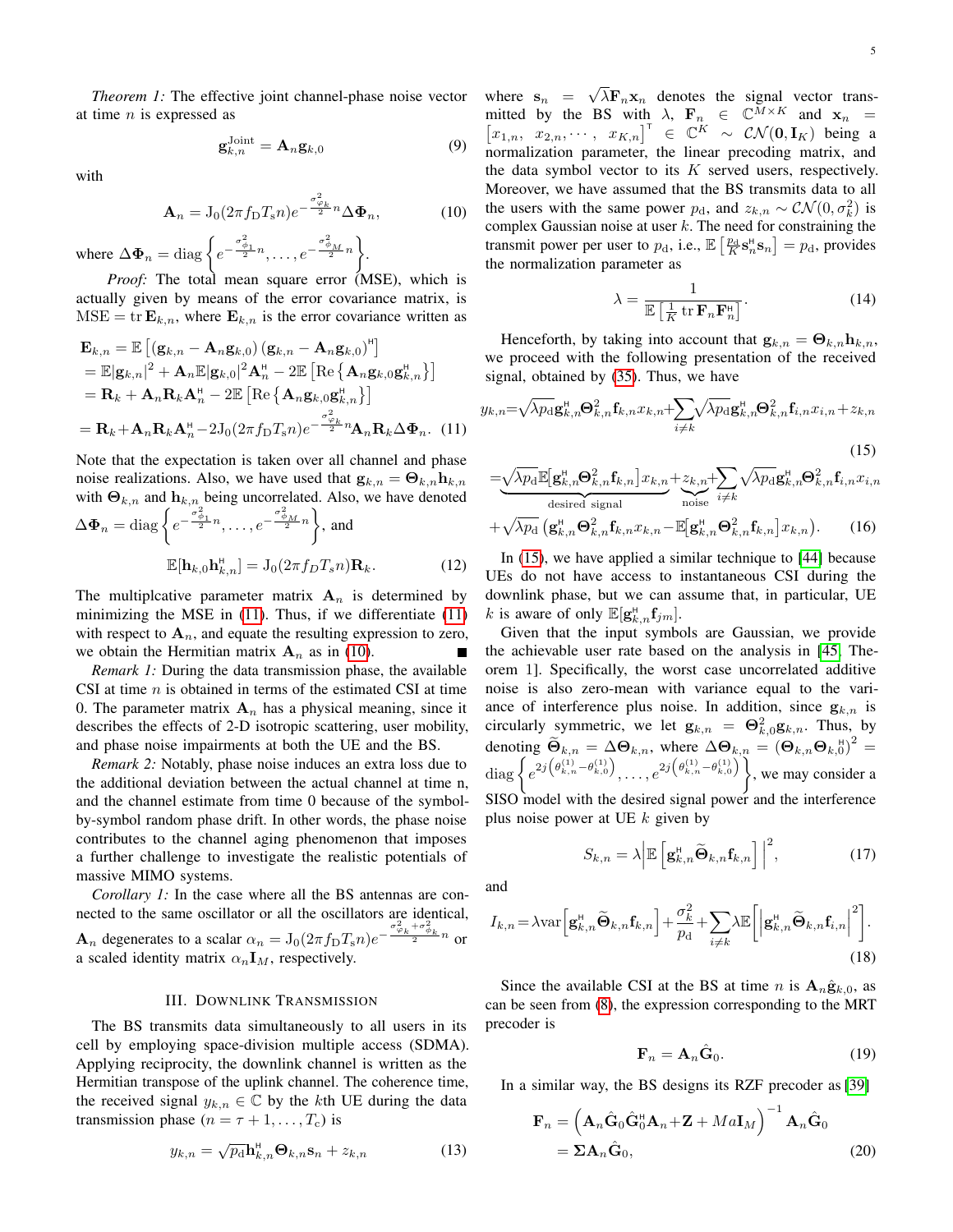where we define  $\Sigma \triangleq (\mathbf{A}_n \hat{\mathbf{G}}_0 \hat{\mathbf{G}}_0^{\text{H}} \mathbf{A}_n + \mathbf{Z} + aM \mathbf{I}_M)^{-1}$  with  $\mathbf{Z} \in \mathbb{C}^{M \times M}$  being an arbitrary Hermitian nonnegative definite matrix and  $\alpha$  being a regularization scaled by  $M$ , in order to converge to a constant, as  $M, K \to \infty$ . Note that both **Z** and a could be optimized, but this is outside the scope of this paper and left to future work. One possible common choise for these parameters is provided in [\[39\]](#page-14-1).

Following a similar approach to [\[28\]](#page-13-17), [\[29\]](#page-13-20), we compute the achievable rate for each time instance of the data transmission phase. Thus, the downlink ergodic achievable rate of user  $k$ , is given by

$$
R_k = \frac{1}{T_c} \sum_{n=1}^{T_c - \tau} R_{k,n}
$$
  
= 
$$
\frac{1}{T_c} \sum_{n=1}^{T_c - \tau} \log_2 (1 + \gamma_{k,n}),
$$
 (21)

where  $\gamma_{k,n} = \frac{S_{k,n}}{I_{k,n}}$  $\frac{S_{k,n}}{I_{k,n}}$  is the instantaneous downlink SINR at time  $n.$  In other words, the mutual information between the received signal and the transmitted symbols is lower bounded by the achievable rate per user provided in [\(21\)](#page-5-1).

# IV. DETERMINISTIC EQUIVALENT ANALYSIS

<span id="page-5-0"></span>In this section, we provide the derivations of the downlink SINRs after applying MRT and RZF precoders in the presence of imperfect and delayed CSI due to user mobility and phase noise. Use of RMT in terms of DEs enables the extraction of asymptotic expressions as  $K, M \to \infty$ , while keeping their ratio  $K/M = \beta$  finite. Given that the theory of DEs provides tight approximations even for moderate system dimensions, the significance of our results is of great importance. Confirmation of this tightness is provided in Section [V](#page-7-0) by simulations. Interestingly, the results mirror the dependence of the harmful effects described by channel aging.

The DE of the SINR  $\gamma_{k,n}$  is such that  $\gamma_{k,n} - \bar{\gamma}_{k,n} \xrightarrow[M \to \infty]{} 0^{10}$  $\gamma_{k,n} - \bar{\gamma}_{k,n} \xrightarrow[M \to \infty]{} 0^{10}$  $\gamma_{k,n} - \bar{\gamma}_{k,n} \xrightarrow[M \to \infty]{} 0^{10}$ , while the deterministic rate of user  $k$  is obtained by the dominated convergence [\[46\]](#page-14-8) and the continuous mapping theorem  $[47]$  by means of  $(21)$ 

$$
R_k - \frac{1}{T_c} \sum_{n=1}^{T_c - \tau} \log_2(1 + \bar{\gamma}_{k,n}) \xrightarrow[N \to \infty]{\text{a.s.}} 0.
$$
 (22)

The DE downlink achievable user rates corresponding to MRT and RZF can be obtained by means of the following theorems. Hereafter, for the sake of exposition and without loss of generality, we assume that in the case of SLOs, the phase noises obey to identical statistics. However, in Appendix [C,](#page-11-1) we scrutinize the general setting, where phase noises across different LOs are independent, but not identically distributed. First, we consider MRT precoding.

<span id="page-5-2"></span><sup>10</sup>Note that  $\frac{a.s.}{M\to\infty}$  denotes almost sure convergence, and  $a_n \times b_n$ expresses the equivalence relation  $a_n - b_n \xrightarrow[M \to \infty]{\text{a.s.}} 0$  with  $a_n$  and  $b_n$  being two infinite sequences.

# *A. MRT*

This section presents the general DE regarding the SINR with MRT precoding. Then, this asymptotic result particularizes to a number of cases of interest. In additions, it is investigated the dependence of the transmit power per user with the number of BS antennas (power scaling law), in order to support a specific desired rate.

*Theorem 2:* The downlink DE of the SINR of user k at time n with MRT precoding , accounting for imperfect CSI and delayed CSI due to phase noise and user mobility, is given by

<span id="page-5-3"></span>
$$
\bar{\gamma}_{k,n} = \frac{e^{-2\left(\sigma_{\varphi_k}^2 + \sigma_{\varphi}^2\right)n} \delta_k^2}{\frac{1}{M} \delta_k' + \frac{\sigma_k^2}{p_d \lambda M} + \sum_{i \neq k} \frac{1}{M} \delta_i''},\tag{23}
$$

<span id="page-5-1"></span>with

$$
\bar{\lambda} = \left(\frac{1}{K} \sum_{i=1}^{K} \frac{1}{M} \operatorname{tr} \mathbf{A}_n^2 \mathbf{D}_k\right)^{-1},
$$

 $\delta_k = \frac{1}{M} \text{tr} \mathbf{A}_n^2 \mathbf{D}_k$ ,  $\delta'_k = \frac{1}{M} \text{tr} \mathbf{A}_n^2 \mathbf{D}_k \left( \mathbf{R}_k - \mathbf{A}_n^2 \mathbf{D}_k \right)$ , and  $\delta_i'' = \frac{1}{M} \text{tr} \mathbf{A}_n^2 \mathbf{D}_i \mathbf{R}_k.$ 

*Proof:* : The proof of Theorem [2](#page-5-3) is given in Appendix [C.](#page-11-1) ■ *Corollary 2:* In case that  $\mathbf{R}_k = \mathbf{I}_M$  (no large-scale component), and  $A_n$  degenerates to a scalar  $\alpha_n$  or a  $\alpha_n \mathbf{I}_M$ , i.e., the BS employs a CLO or a SLOs setting with identical LOs, respectively, we obtain

<span id="page-5-4"></span>
$$
\bar{\gamma}_{k,n} = \frac{\alpha_n^2 d e^{-2(\sigma_{\varphi_k}^2 + \sigma_{\varphi}^2)n}}{\frac{1 - \alpha_n^2 d}{M} + \frac{\sigma_k^2}{p_d M} + \frac{K - 1}{M}},\tag{24}
$$

where  $d = \left(\frac{\tau p_u}{\tau n + 1}\right)$  $\overline{\tau p_\mathrm{u}} + \sigma_b^2$  $\int^{-1}$  and  $\alpha_n = J_0(2\pi f_{\rm D} T_{\rm s} n) e^{-\frac{\sigma_{\varphi_k}^2 + \sigma_{\phi}^2}{2} n}$ . *Proof:* Using  $\mathbf{R}_k = \mathbf{I}_M$  leads to  $\mathbf{D}_k = d\mathbf{I}_M$  $\left( \frac{-\tau p_u}{\tau} \right)$  $\overline{\tau p_\mathrm{u}+\sigma _b^2}$  $\int_{0}^{\infty}$  **I**<sub>M</sub>. Moreover, if  $\mathbf{A}_n$  is replaced by the scalar  $\alpha_n$  or the scaled identity matrix  $\alpha_n \mathbf{I}_M$ , Theorem [2](#page-5-3) allows to simplify enough the deterministic SINR. Hence, by substituting  $\bar{\lambda} = (\alpha_n^2 d)^{-1}$ ,  $\delta = \alpha_n^2 d$ ,  $\delta' = \alpha_n^2 d (1 - \alpha_n^2 d)$ , and  $\delta'' = \alpha_n^2 d$ , we obtain  $\bar{\gamma}_{k,n}$  as in [\(24\)](#page-5-4).

<span id="page-5-7"></span>Nevertheless, it is interesting to investigate the effect of the combined impairments of phase noise and user mobility on the asymptotic power scaling law. For the sake of exposition, we focus on MRT precoding, however similar results can be obtained in the case of RZF precoding as well.

<span id="page-5-6"></span>*Proposition 2:* For the identical SLOs or CLO setting, the downlink achievable SINR of user  $k$  at time  $n$  with MRT precoding subject to imperfect CSI, delayed CSI due to phase noise and user mobility, and collocated BS antennas becomes

<span id="page-5-5"></span>
$$
\gamma_{k,n} = \frac{\tau E_{\rm d} E_{\rm u}}{\sigma^4 M^{2q-1}} J_0^2 (2\pi f_{\rm D} T_{\rm s} n) e^{-3(\sigma_{\varphi_k}^2 + \sigma_{\phi}^2) n} [\mathbf{R}_k^2]_{mm}, \tag{25}
$$

where the transmit uplink and downlink powers are scaled proportionally to  $1/M^q$ , i.e.,  $p_u = E_u/M^q$  and  $p_d = E_d/M^q$ for fixed  $E_u$  and  $E_d$ , and  $q > 0$ .

*Proof:* Let us first substitute the MRT precoder, given by [\(19\)](#page-4-3), in [\(16\)](#page-4-4). Then, we divide both the desired and the interference parts by  $\lambda$  and  $1/M^2$ . The desired signal power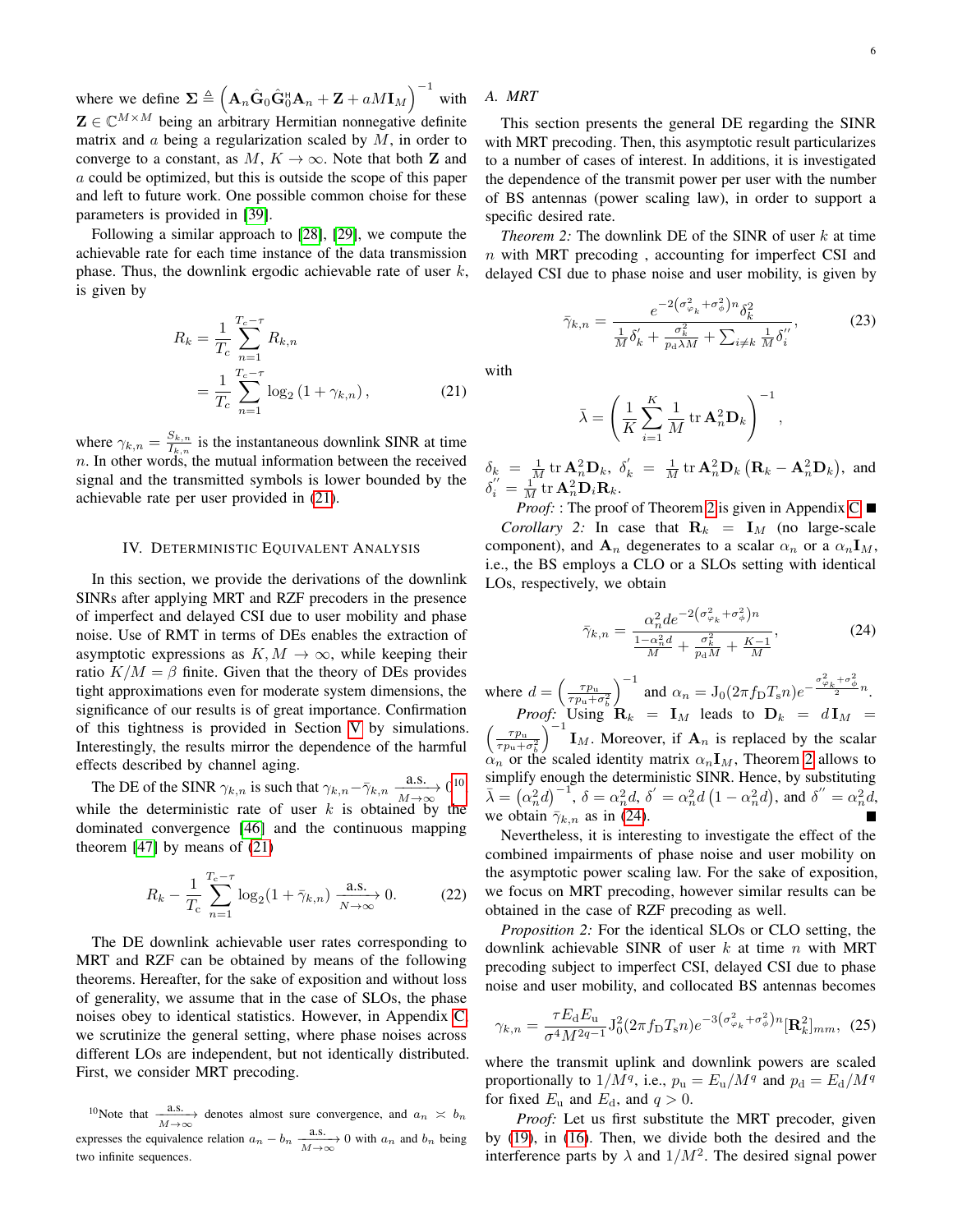is written as

$$
S_{k,n}^{\text{MRT}} = \frac{1}{M^2} \left| \mathbf{g}_{k,n}^{\text{H}} \widetilde{\mathbf{\Theta}}_{k,n} \mathbf{A}_n \hat{\mathbf{g}}_{k,0} \right|^2
$$
  
\n
$$
= \frac{1}{M^2} \left| \hat{\mathbf{g}}_{k,0}^{\text{H}} \widetilde{\mathbf{\Theta}}_{k,n} \mathbf{A}_n^2 \hat{\mathbf{g}}_{k,0} \right|^2
$$
  
\n
$$
= \frac{1}{M^2} \mathbf{J}_0^4 2 (2\pi f_\text{D} T_s n) e^{-4 \left( \sigma_{\varphi_k}^2 + \sigma_\phi^2 \right) n} [\mathbf{D}_k]_{mm}^2, \quad (27)
$$

where  $[D_k]_{mm}$  is the mth diagonal element of the matrix  $D_k$  expressing the variance of the mth element. Given that both  $\Theta_{k,n}$  and  $\mathbf{A}_n$  are diagonal matrices, we have taken into account in [\(27\)](#page-6-0) that they can commute. Moreover, in the last step of [\(27\)](#page-6-0), we have used the law of large numbers for large M in the case of collocated BS antennas, as well as that  $A_n$  is a scaled identity matrix or a scalar in the case of identical SLOs or CLO, respectively. In other words,  $\hat{\mathbf{g}}_{k,0}$  has i.i.d. elements with variance  $[D_k]_{mm}$ . As far as the interference is concerned, the first and third terms of [\(18\)](#page-4-5) vanish to zero as  $M \to \infty$  by means of the same law. Thus, we have

$$
I_{k,n}^{\text{MRT}} = \frac{\sigma_k^2}{M^2 p_d \lambda}
$$
  
= 
$$
\frac{\sigma_k^2 J_0^2 (2\pi f_\text{D} T_s n) e^{-(\sigma_{\varphi_k}^2 + \sigma_\phi^2) n} [\mathbf{D}_k]_{mm}}{M p_d},
$$
 (28)

where we have applied the law of large numbers to obtain  $\lambda = \left(\frac{1}{M} J_0^2 (2\pi f_{\rm D} T_{\rm s} n) e^{-\left(\sigma_{\varphi_k}^2 + \sigma_{\phi}^2\right)n} [\mathbf{D}_k]_{mm}\right)^{-1}$  from [\(14\)](#page-4-6), and we have substituted  $\mathbf{D}_k = \frac{\tau E_u}{M^q \sigma_k^2} \mathbf{R}_k^2$ , since  $p_p$  depends on  $p_u$ , k the result in [\(25\)](#page-5-5) is obtained.

Proposition [2](#page-5-6) reveals that the selection of  $q$  affects heavily the achievable rate per user. In fact, proper selection allows maintaining the same performance, even by further scaling down the transmit power of each user. Specifically, if  $q$  is set less than  $1/2$ ,  $\gamma_{k,n}$  is unbounded, i.e., it tends to infinity. On the contrary, the SINR of user k diminishes to zero, if  $q > 1/2$ . This clearly indicates that the transmit powers of each user during the training and downlink phases have been reduced over the required value. Most importantly, in the special case that  $q = 1/2$ , the SINR approaches a non-zero limit given by the following corollary.

*Corollary 3:* In the presence of phase noise and user mobility, when the transmit uplink and downlink powers are scaled down by  $p_{\rm u} = E_{\rm u}/\sqrt{M}$  and  $p_{\rm d} = E_{\rm d}/\sqrt{M}$  for fixed  $E_{\rm u}$  and  $E_{\rm d}$ , the downlink SINR per user with MRT can be finite as

$$
\gamma_{k,n} = \frac{\tau^2 E_d E_u}{\sigma_k^4} J_0^2 (2\pi f_D T_s n) e^{-3(\sigma_{\varphi_k}^2 + \sigma_\phi^2) n} [\mathbf{R}_k^2]_{mm}.
$$
 (29)

Evidently, phase noise and user mobility reduce the SINR, but the power scaling law is not affected.

*B. RZF*

As far as RZF is concerned, the analysis is more complex, as shown below. First we present the DE of the SINR in general channel aging conditions by means of the following theorem.

*Theorem 3:* The downlink DE of the SINR user  $k$  at time  $n$ with RZF precoding, accounting for imperfect CSI and delayed CSI due to phase noise and user mobility, is given by

$$
\bar{\gamma}_{k,n} = \frac{e^{-2(\sigma_{\varphi_k}^2 + \sigma_{\varphi}^2)n} \delta_k^2}{\frac{1}{M} \delta_k' + \frac{\sigma_k^2 (1 + \delta_k)^2}{p_d \bar{\lambda}} + \sum_{i \neq k} \frac{Q_{ik} (1 + \delta_k)^2}{M (1 + \delta_i)^2}},
$$
(30)

<span id="page-6-0"></span>with

$$
\bar{\lambda} = \frac{K}{\left(\frac{1}{M} \operatorname{tr} \mathbf{T} - \frac{1}{M} \operatorname{tr} \left(\frac{\mathbf{Z}}{M} + a \mathbf{I}_M\right) \mathbf{C}\right)}
$$
\n
$$
Q_{ik} \approx \frac{1}{M} \operatorname{tr} \mathbf{A}_n^2 \mathbf{D}_i \mathbf{C}''' + \frac{|\delta_k|^2 \delta_k''}{\left(1 + \delta_k\right)^2} - 2 \operatorname{Re} \left\{ \frac{\delta_k \delta_k''}{\left(1 + \delta_k\right)} \right\},
$$
\n
$$
\delta_k = \frac{1}{M} \operatorname{tr} \mathbf{A}_n^2 \mathbf{D}_k \mathbf{T}, \delta_k' = \frac{1}{M} \operatorname{tr} \mathbf{A}_n^2 \mathbf{D}_k \mathbf{C}', \text{and} \delta_k'' =
$$

 $\frac{1}{M}$  tr  $\mathbf{A}_n^2 \mathbf{D}_k \mathbf{C}''$ , where  $\mathbf{r} = \mathbf{T}(a)$  and  $\boldsymbol{\delta} = [\delta_1, \cdots, \delta_K]^{\mathsf{T}} = \boldsymbol{\delta}(a) = \boldsymbol{e}(a)$  are given by Theorem [4](#page-10-0) for  $\mathbf{L} = \mathbf{A}_n^2 \mathbf{D}_k$ ,  $\mathbf{S} = \mathbf{Z}/M$ ,  $\mathbf{R}_k =$ 

- $\mathbf{A}_n^2 \mathbf{D}_k \,\forall k \in \mathcal{K},$  $\mathbf{C} = \mathbf{T}'(a)$  is given by Theorem [5](#page-10-1) for  $\mathbf{L} = \mathbf{I}_M$ ,  $\mathbf{S} =$
- $\mathbf{Z}/M$ ,  $\mathbf{K} = \mathbf{I}_M$ ,  $\mathbf{R}_k = \mathbf{A}_n^2 \mathbf{D}_k \ \forall k \in \mathcal{K}$ , ∗  $C' = T''(a)$  is given by Theorem [5](#page-10-1) for  $\mathbf{L} = \mathbf{A}_n^2 \mathbf{D}_k$ ,  $\mathbf{S} = \mathbf{Z}/M$ ,  $\mathbf{K} = \mathbf{R}_k - \mathbf{A}_n^2 \mathbf{D}_k$ ,  $\mathbf{R}_k = \mathbf{A}_n^2 \mathbf{D}_k \ \forall k \in \mathcal{K}$ ,
- ∗  $C'' = T'''(a)$  is given by Theorem [5](#page-10-1) for  $\mathbf{L} = \mathbf{A}_n^2 \mathbf{D}_k$ ,  $\mathbf{S} = \mathbf{Z}_j/M, \, \mathbf{K} = \mathbf{A}_n^2 \mathbf{D}_i, \, \mathbf{R}_k = \mathbf{A}_n^2 \mathbf{D}_k \, \forall k \in \mathcal{K}.$
- ∗ C<sup>*o*</sup> = T<sup>*o*</sup> (*a*) is given by Theorem [5](#page-10-1) for **L** =  $A_n^2D_i$ ,  $\mathbf{S} = \mathbf{Z}_j/M, \, \mathbf{K} = \mathbf{R}_k, \, \mathbf{R}_k = \mathbf{A}_n^2 \mathbf{D}_k \, \forall k \in \mathcal{K}.$

*Proof:* : The proof of Theorem [3](#page-6-1) is given in Appendix [D.](#page-11-2) ■ *Corollary 4:* Let  $\mathbf{R}_k = \mathbf{R}$ , i.e., the large-scale effects (path loss and shadowing) affect the same all users, then  $D_k = D$ . In such case, the deterministic SINR of Theorem [3](#page-6-1)  $\bar{\gamma}_{k,n}$  can be simplified to

$$
\bar{\gamma}_{k,n} = \frac{e^{-2(\sigma_{\varphi_k}^2 + \sigma_{\phi}^2)n} \delta^2}{\frac{1}{M} \delta' + \frac{\sigma_k^2 (1+\delta)^2}{p_d \lambda} + (K-1) \frac{Q}{M}},
$$
(31)

with  $\delta = \frac{1}{M} \mathbf{A}_n^2 \mathbf{D} \mathbf{T} \triangleq e, \delta' = \frac{1}{M} \mathbf{A}_n^2 \mathbf{D} \mathbf{C}', \delta'' =$  $\frac{1}{M} {\bf A}_n^2 {\bf D} {\bf C}^{\prime\prime}, \; {\bf T} = \left({\bf A}_n^2 {\bf D}/\beta \left(1+\delta\right) \right. + \! {\bf Z}/\stackrel{\cdots}{M} \! + a {\bf I}_M)^{-1}, \; \bar{\lambda} =$  $\widetilde{K}/\left(\frac{1}{M}\operatorname{tr}\mathbf{T}-\frac{1}{M}\operatorname{tr}\left(\frac{\mathbf{Z}}{M}+a\mathbf{I}_{M}\right)\mathbf{C}\right)$ , and

$$
Q \approx \frac{1}{M} \operatorname{tr} \mathbf{RC}'' + \frac{|\delta|^2 \delta''}{(1+\delta)^2} - 2\mathrm{Re} \left\{ \frac{\delta \delta''}{(1+\delta)} \right\},\,
$$

while the general expression of  $T'$  is given by

$$
\mathbf{T}^{'} = \mathbf{T} \mathbf{K} \mathbf{T} + e_{\mathbf{K}}^{'} / \beta \left( 1 + \delta \right)^2 \mathbf{T} \mathbf{A}_n^2 \mathbf{D} \mathbf{T},
$$

where  $e_{\mathbf{K}}' = \beta (1+\delta)^2 e_{111}^{\mathbf{K}} / (\beta - e_{201}^{\mathbf{K}})$  with  $e_{ijm}^{\mathbf{K}} =$  $1/\left(1+\delta\right)^{j+m}\frac{1}{M}\mathop{\rm tr}\nolimits\left(\mathbf{A}^2_n\mathbf{D}\right)^i\mathbf{T}\mathbf{K}^j\mathbf{T}^m.$ 

*Corollary 5:* If no large-scale component  $(\mathbf{R}_k = \mathbf{I}_M)$ are assumed, and the phase noise from all the oscillators is considered identical or the BS has only a CLO, i.e.,  $A_n$ becomes  $\alpha_n \mathbf{I}_M$  or a scalar  $\alpha_n$ , we obtain

$$
\bar{\gamma}_{k,n} = \frac{e^{-2(\sigma_{\varphi_k}^2 + \sigma_{\varphi}^2)n} \delta^2}{\frac{1}{M} \delta' + \frac{\sigma_k^2 (1+\delta)^2}{p_d \lambda} + (K-1) \frac{Q}{M}},
$$
(32)

<span id="page-6-1"></span>where  $d = \left(\frac{\tau p_u}{\tau n + 1}\right)$  $\overline{\tau p_\mathrm{u}+\sigma _b^2}$  $\int^{-1}$  and  $\alpha_n = J_0(2\pi f_{\rm D} T_{\rm s} n) e^{-\frac{\sigma_{\varphi_k}^2 + \sigma_{\phi}^2}{2} n}$ . *Proof:* When  $\mathbf{R}_k = \mathbf{I}_M$ ,  $\mathbf{D}_k$  becomes a scaled identity

matrix, i.e.,  $\mathbf{D}_k = d\mathbf{I}_M = \left(\frac{p_{\rm p} \tau}{p_{\rm p} \tau + 1}\right)$  $\overline{p_{\rm p}\tau$ + $\sigma_b^2}$  $\prod_{M}$ . In addition, replacing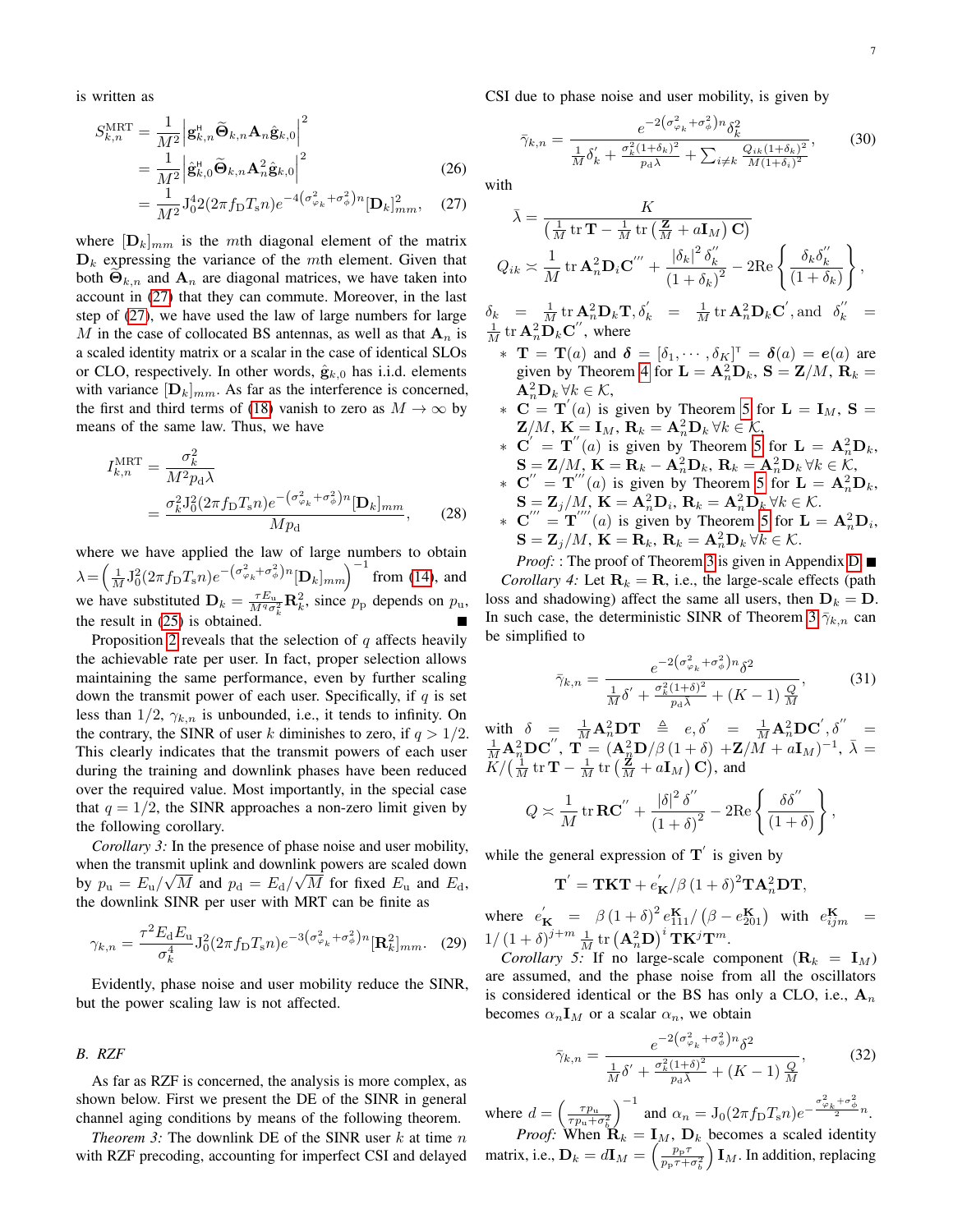$\mathbf{A}_n$  by the scalar  $\alpha_n = J_0(2\pi f_\text{D} T_s n) e^{-\frac{\sigma_{\varphi_k}^2 + \sigma_{\varphi_k}^2}{2} n}$ , we obtain  $\delta=\alpha_n^2 dt,\, \delta^{'}=\alpha_n^2 dt^{'}_1,\, \delta^{''}=\alpha_n^2 dt^{'}_2,\, \bar{\lambda}=\frac{K}{\sqrt{1-\lambda^{'}}}$  $\frac{K}{t-t_{3}^{'}a-\frac{t_{3}^{'}z}{M}}$  $\beta d^4\delta^2$   $(\delta^2 + \delta + 1)$ 

$$
Q \asymp \frac{\beta a \cdot b \cdot (b^2 + b^2 + 1)}{\beta(\delta + 1)^2 - d^4 \delta^2}
$$

.

By considering the unique positive root of the quadratic equation  $\delta = \alpha_n^2 dt$ , we obtain [\(33\)](#page-8-1). Note that the general expression of  $t_i$  for  $i = 1, 2, 3$  is given by

$$
t'_{i} = \frac{\beta d^{2} \delta^{2} (\delta + 1)^{2} k_{i}}{a^{4} (\beta (\delta + 1)^{2} - d^{4} \delta^{2})},
$$

since  $e'_{k_i} = e'_{\mathbf{K}} = \beta d\delta^2 k_i / (\alpha_n^2 (\beta - (d^2 \delta^2)/(1+\delta)^2))$ . Here,  $k_1 = (1 - \alpha_n^2 d), k_2 = \alpha_n^2 d,$  and  $k_3 = 1$ .

# V. NUMERICAL RESULTS

<span id="page-7-0"></span>The purpose of this section is to present some representative numerical examples enabling the study of the time variation of the channel due to the effects of phase noise and user mobility on the performance of massive MIMO systems with MRT and RZF precoders. The metrics under study are the achievable sum-rates and the required transmit power achieving a certain user rate. Note that the achievable sum-rates are described by means of the SINRs, given by Theorems [2](#page-5-3) and [3.](#page-6-1) In addition, the correctness of the proposed results is validated by Monte-Carlo simulations. Notably, despite that the analytical results are obtained by assuming that  $M, K \to \infty$ , they coincide with the simulations even for finite values of  $M$  and  $K$ . Actually, this is a known observation in the literature concerning the DEs [\[8\]](#page-13-6), [\[11\]](#page-13-9)–[\[13\]](#page-13-27), [\[39\]](#page-14-1).

#### *A. Simulation Setup*

Given that the interest of this work is based on the investigation of the impact of practical channel impairments, the setting of our scenario includes long-term evolution (LTE) system specifications [\[3\]](#page-13-1). Specifically, the simulation setup considers a single cell with a radius of  $R = 1000$  meters, and a guard range of  $r_0 = 100$  meters specifying the distance between the nearest user and the BS. The BS, comprised of  $M$  antennas, broadcasts to  $K$  users that are uniformly distributed within the cell. According to the system model, the channel vector between the BS and the UE  $k$  in the nth time slot describes the large-scale fading and path loss or spatial correlation by means of  $\mathbf{R}_k$ . Herein,  $\mathbf{R}_k$  describes largescale fading modelled as  $\mathbf{R}_k = l_k \mathbf{I}_M$  with  $l_k = q_k / (r_k / r_0)^v$ . Especially,  $q_k$  is a log-normal random variable with standard deviation  $\sigma$  ( $\sigma = 8$  dB) expressing the shadow-fading effect,  $r_k$  denotes the distance between UE k and the BS, and  $v$  $(v = 3.8)$  is the path loss exponent. The uplink and downlink powers are  $p_u = p_d = 46$ dBm, while the thermal noise density is −174 dBm/Hz. The length of the training duration is  $\tau = K$  symbols, and the phase noises at the BS and user LOs are simulated as discrete Wiener processes given by [\(2\)](#page-2-4) and [\(3\)](#page-2-5), with increment variances in the interval  $0^{\circ}$ -2° [\[48\]](#page-14-10). The coherence time is  $T_c = 1/4f_D = 1$  ms, where  $f_D = 250$  Hz is the Doppler spread corresponding to a relative velocity

of 135 km/h between the BS and the users, if the center frequency is assumed to be  $f_c = 2 \text{ GHz}$ . Moreover, given that the bandwidth for LTE-A is  $W = 20MHz$ , the symbol time is  $T_s = 1/(2W) = 0.025 \mu s$ . In order to account for fast varying channels, where high mobility occurs, the coherence block is assumed to include  $T = 196$  channel uses corresponding to the coherence bandwidth  $B_c = 196$  KHz.

One useful metric, providing the means for study the considered system, is

$$
S \triangleq \sum_{k=1}^{K} \bar{R}_k, \tag{34}
$$

where S is the sum-rate and  $\bar{R}_k$  is the DE rate of UE k given by [\(22\)](#page-5-7), and Theorems [\(2\)](#page-5-3) and [\(3\)](#page-6-1) for the cases of MRT and RZF, respectively.

In the following figures, the red and black line patterns correspond to the rates with RZF and MRT precoding for various phase noise nominal values, respectively. Thus, the "solid", "dash", and "dot" lines designate the analytical results with no channel aging,  $\phi_{m,n} = 0^{\circ}, \varphi_{k,n} = 2^{\circ}$ , and  $\phi_{m,n} = \varphi_{k,n} = 2^{\circ}$ , respectively. The bullets represent the simulation results. Finally, the green "solid" and "dot" lines, where applicable, depict a scenario with channel aging but not phase noise in the cases of MRT and RZF, respectively.

# *B. Rate Comparison between MRT and RZF*

The rate comparison between MRT and RZF considers the impact of both Doppler shift and phase noise. Clearly, the RZF outperforms the MRT for the scenarios considered. Especially, Fig. [1](#page-8-2) depicts the achievable rates by varying the number of BS antennas for different values of phase noise, when the users are assumed to be static ( $v = 0$  Km/h), or equivalently, in the case of no Doppler shift ( $f_D = 0$  Hz). By increasing the hardware imperfection in terms of phase noise, the sum-rate decreases. As far as the RZF is concerned, when the phase noise at the user side has a variance of  $\sigma_{\varphi_k}^2 = 2^{\circ}$  the rate loss is 75% with the BS having  $M = 30$  antennas, but when M reaches 300, the loss is smaller, i.e., 52%. Moreover, when the phase noise increases, the sum-rate saturates faster. Similar conclusions can be made in the case of MRT precoding. The perfect match between Monte Carlo simulations and analytical results validates the analytical results.

On the other hand, Fig. [5](#page-9-0) provides the variation of  $S$  versus the normalized Doppler shift  $f_D T_s$  when  $M = 60$  for different values of phase noise starting from perfect LOs (no phase noise) to high phase noise ( $\sigma_{\phi_k}^2 = \sigma_{\phi_k}^2 = 2^{\circ}$ ). It is revealed that the effect of the Doppler shift on the achievable rate is more detrimental than that of phase noise. In fact, for low velocities in the order of 30 km/h equivalent to  $f_D T_s \approx 0.2$ , the degradation due to phase noise starts to become insignificant, but then the achievable rate can become so low that it is inadequate for practical applications, i.e., it is not worthy to investigate the impact of phase noise in high mobility environments. Hence, the higher the mobility, the less important role the phase noise plays. In the same figure, the straight lines illustrate the sumrate with imperfect CSI, but with no user mobility and with perfect LOs at both BS and user ends. Furthermore, it is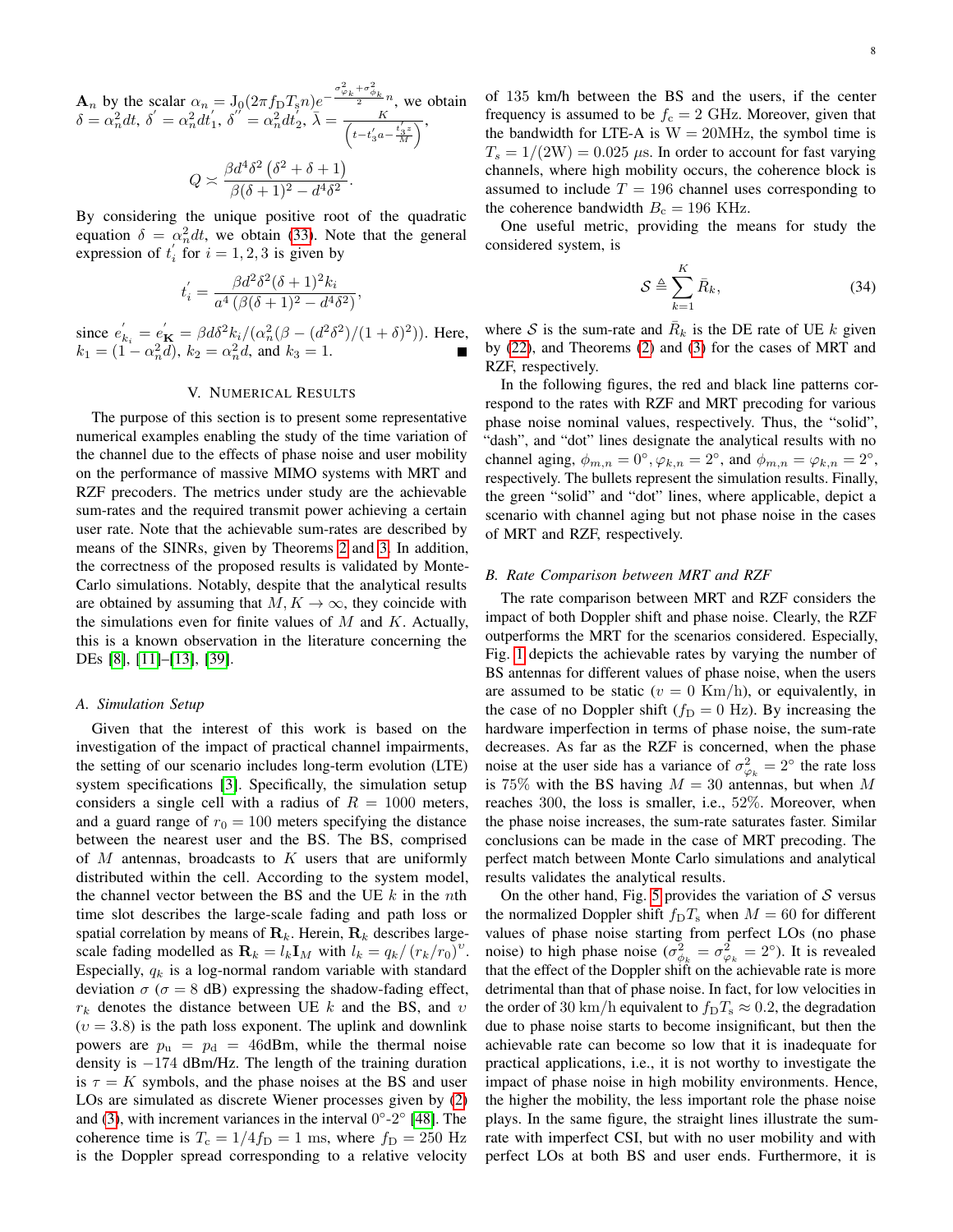

<span id="page-8-2"></span>Fig. 1. Simulated and DE downlink sum-rates with MRT and RZF precoders in a static environment versus the number of BS antennas for various values of phase noise. Red and black lines correspond to the theoretical sum-rates with RZF and MRT precoding, respectively, while the black bullets refer to the simulation results.

evident that as phase noise increases, the performance worsens. However, the loss due to phase noise is prominent in static environments.

# *C. Required Transmit Power Comparison between MRT and RZF*

Regarding the required transmit power achieving a specific rate per user equal to 1 bit/s/Hz, it is quite insightful to investigate how it changes by varying the number of BS antennas, the amount of Doppler shift, and the severity of phase noise.

Hence, Fig. [3](#page-9-1) illustrates the variation of the transmit power  $p_d$  versus the number of BS antennas in a static environment  $(f<sub>D</sub>T<sub>s</sub> = 0)$ . Specifically,  $p<sub>d</sub>$  decreases considerably when we increase M. Especially, a closer observation shows a reduction in the transmit power by approximately 1.5dB after doubling the number of BS antennas, which agrees with previously known results e.g., [\[38\]](#page-14-0). Notably, the more severe is the phase noise at the user, the more the required transmit power should be.

Fig. [4](#page-9-2) depicts  $p_d$  versus the varying normalized Doppler shift  $f<sub>D</sub>T<sub>s</sub>$  and phase noise, when  $M = 60$ . In particular, the straight lines represent the required transmit power with no channel aging. As a result, these do not depend on  $f_D T_s$  or phase noise. However, as the Doppler shift increases,  $p_d$  becomes higher, and very soon (low velocities), it saturates to a constant. In other words, after a specific value of  $f<sub>D</sub>T<sub>s</sub>$ , any increase of  $p<sub>d</sub>$ cannot achieve any benefit. Furthermore, the higher the phase Fig. 1. Simulate and HE consider the distribution of the saturation of the saturation ensues. O.000 0.000 0.000 0.000 0.000 0.000 0.000 0.000 0.000 0.000 0.000 0.000 0.000 0.000 0.000 0.000 0.000 0.000 0.000 0.000 0.000 0

<span id="page-8-1"></span>

Fig. 2. Simulated and DE downlink sum-rates with MRT and RZF precoders when  $M = 60$  as a function of the normalized Doppler shift for various values of phase noise. Red and black lines correspond to the theoretical sum-rates with RZF and MRT precoding, respectively, while the black bullets refer to the simulation results. The green "solid" and "dot" lines mirror a scenario with channel aging but not phase noise in the cases of MRT and RZF, respectively. Lines parallel to x-axis represent scenarios with no channel aging.

# *D. Extension to Multi-Cell Large MIMO Systems*

Herein, we focus on the impact of channel aging in the practical case of a hexagonal cellular system. Especially, we consider the downlink of a cellular MIMO system with L cells operating under the same frequency band, i.e., the system is impaired by pilot contamination. Actully, each cell can be assumed as an instance of the single-cell setting provided in Section II. The received signal at the kth user, located at the ith cell, is given by

<span id="page-8-0"></span>
$$
y_{ik,n} = \sqrt{p_d} \sum_{l=1}^{L} \mathbf{h}_{lik,n}^{\mathsf{H}} \mathbf{\Theta}_{lk,n} \mathbf{s}_{l,n} + z_{ik,n}
$$
 (35)

where  $s_{l,n}$  denotes the unit-norm signal vector transmitted by the BS. Moreover, we have assumed that the BS transmits data to all the users with the same power  $p_d$ , and  $z_{ik,n} \sim \mathcal{CN}(0, \sigma_k^2)$ is complex Gaussian noise at user  $k$ , found in the *i*th cell.

The LMMSE estimator of  $g_{ik,0}$ , obtained during the training phase, is

<span id="page-8-3"></span>
$$
\hat{\mathbf{g}}_{ik,0} = \left(\mathbf{I}_M + \frac{\sigma_{\rm b}^2}{p_{\rm p}} \sum_{l} \mathbf{R}_{lik}^{-1}\right)^{-1} \tilde{\mathbf{y}}_{iik,0}^{\rm p},\tag{36}
$$

where  $\sigma_{\rm b}^2$  is the variance of the post-processed noise at base station,  $\tilde{\mathbf{y}}_{ik,0}^{\text{p}}$  is a noisy observation of the effective channel from user k to the ith BS, and  $p_p = \tau p_u$  with  $p_u$  being the power per user in the uplink data transmission phase.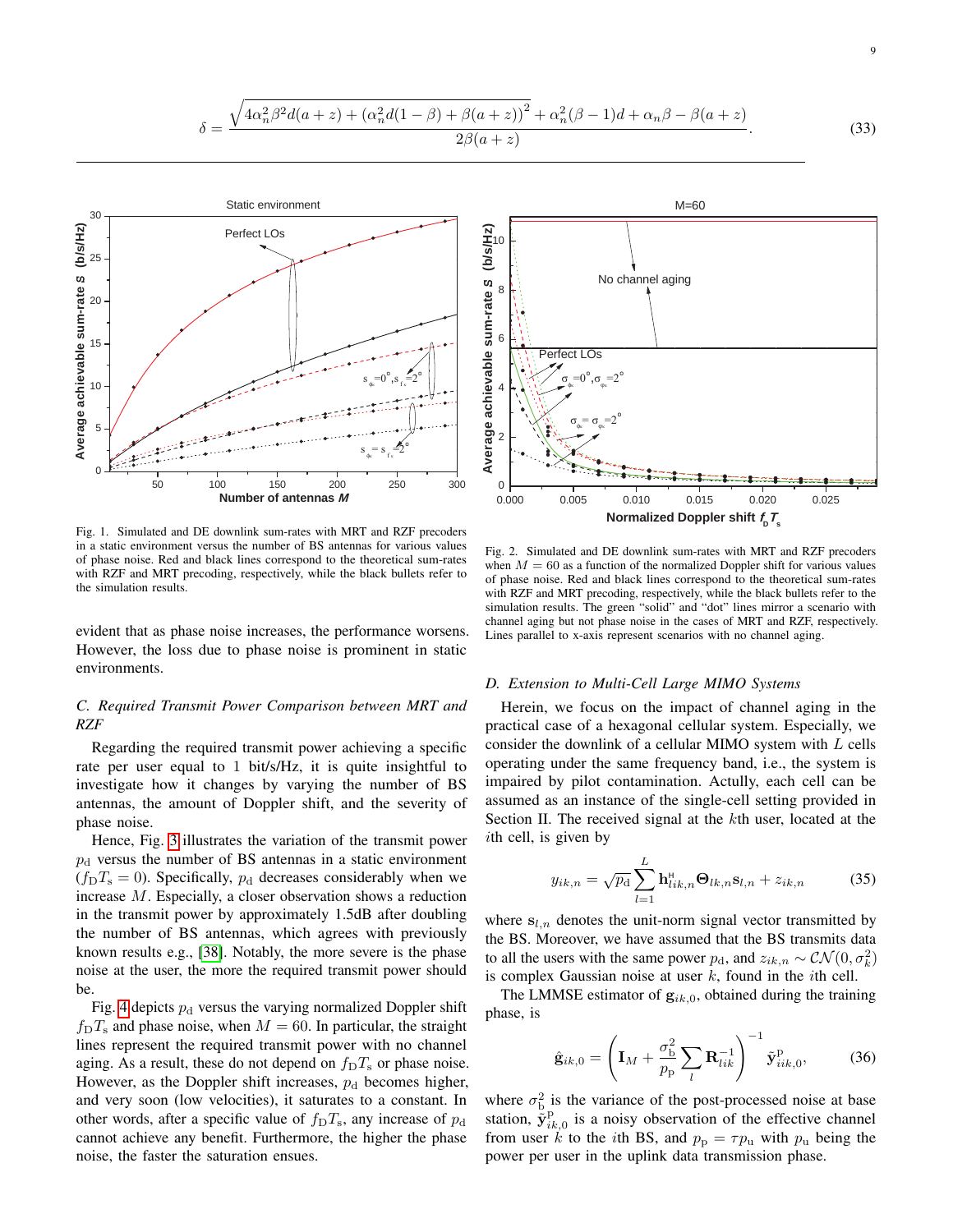

<span id="page-9-1"></span>Fig. 3. Required transmit power to achieve 1 bit/s/Hz per user with MRT and RZF precoders in a static environment versus the number of BS antennas and various values of phase noise. Red and black lines correspond to the theoretical sum-rates with RZF and MRT precoding, respectively, while the black bullets refer to the simulation results.



<span id="page-9-2"></span>Fig. 4. Required transmit power to achieve 1 bit/s/Hz per user with MRT and RZF precoders when  $\overline{M} = 60$  as a function of the normalized Doppler shift for various values of phase noise. Red and black lines correspond to the theoretical sum-rates with RZF and MRT precoding, respectively. The green "solid" and "dot" lines mirror a scenario with channel aging but not phase noise in the cases of MRT and RZF, respectively. Lines parallel to x-axis represent scenarios with no channel aging.

Given that the focal point of this work is to conduct an investigation of a generalized channel aging model, and shed deeper light on channel aging as well as reveal new properties, we present only simulation results and not the corresponding deterministic equivalent analysis, which is straightforward and will distract the reader from the main objective of this part. In particular, we consider the same design parameters with the setup of the single cell, but now we employ  $L = 7$  cells. Moreover, the average sum-rate is going to be investigated



<span id="page-9-0"></span>Fig. 5. Simulated downlink sum-rates with MRT and RZF precoders in a cellular setting with  $L = 7$  when  $M = 60$  as a function of the normalized Doppler shift for various values of phase noise. Red and black lines correspond to the simulated sum-rates with RZF and MRT precoding, respectively. The green "solid" and "dot" lines mirror a scenario with channel aging but not phase noise in the cases of MRT and RZF, respectively. Lines parallel to x-axis represent scenarios with no channel aging.

multi-cell setting the large-scale fading depends on the distance of not only the distance of kth user from its associated BS, but also from the neighbor BSs. In such scenario, the equivalent SISO model for UE  $k$  in the central cell has desired signal power and interference plus noise power given by

$$
S_{ik,n} = \lambda \left| \mathbb{E} \left[ \mathbf{g}_{iik,n}^{\mathsf{H}} \widetilde{\mathbf{\Theta}}_{ik,n} \mathbf{f}_{ik,n} \right] \right|^2 \tag{37}
$$

and

$$
I_{ik,n} = \lambda \text{var}\left[\mathbf{g}_{iik,n}^{H} \widetilde{\mathbf{\Theta}}_{ik,n} \mathbf{f}_{ik,n}\right] + \frac{\sigma_k^2}{p_{\text{d}}} + \sum_{(l,m \neq i,k)} \lambda \mathbb{E}\left[\left|\mathbf{g}_{lim,n}^{H} \widetilde{\mathbf{\Theta}}_{lm,n} \mathbf{f}_{lm,n}\right|^{2}\right],\qquad(38)
$$

where  $\mathbf{\Theta}_{ik,n} = \Delta \mathbf{\Theta}_{ik,n}$  and  $\mathbf{f}_{ik,n}$  represent the accumulated phase noise and the precoder applied by the ith BS.

Obviously, the difference between the single-cell and multicell analyses is limited to the term describing the inter-cell interference, or in other words, the pilot contamination. Fig. 5 illustrates the sum-rate of the ith (central) cell versus the normalized Doppler shift. As can be seen, the impact of channel aging on the inter-cell interference is similar to the intra-cell interference, and results only in an extra degradation of the system performance. In addition, the system is more sensitive to the normalized Doppler shift. In other words, the more severe the channel aging, and basically the user mobility, the higher the degradation of the achievable sum-rate because it affects the inter-cell interference term.

# VI. CONCLUSIONS

In this work, we modeled channel aging by incorporating both effects of Doppler shift coming from user mobility and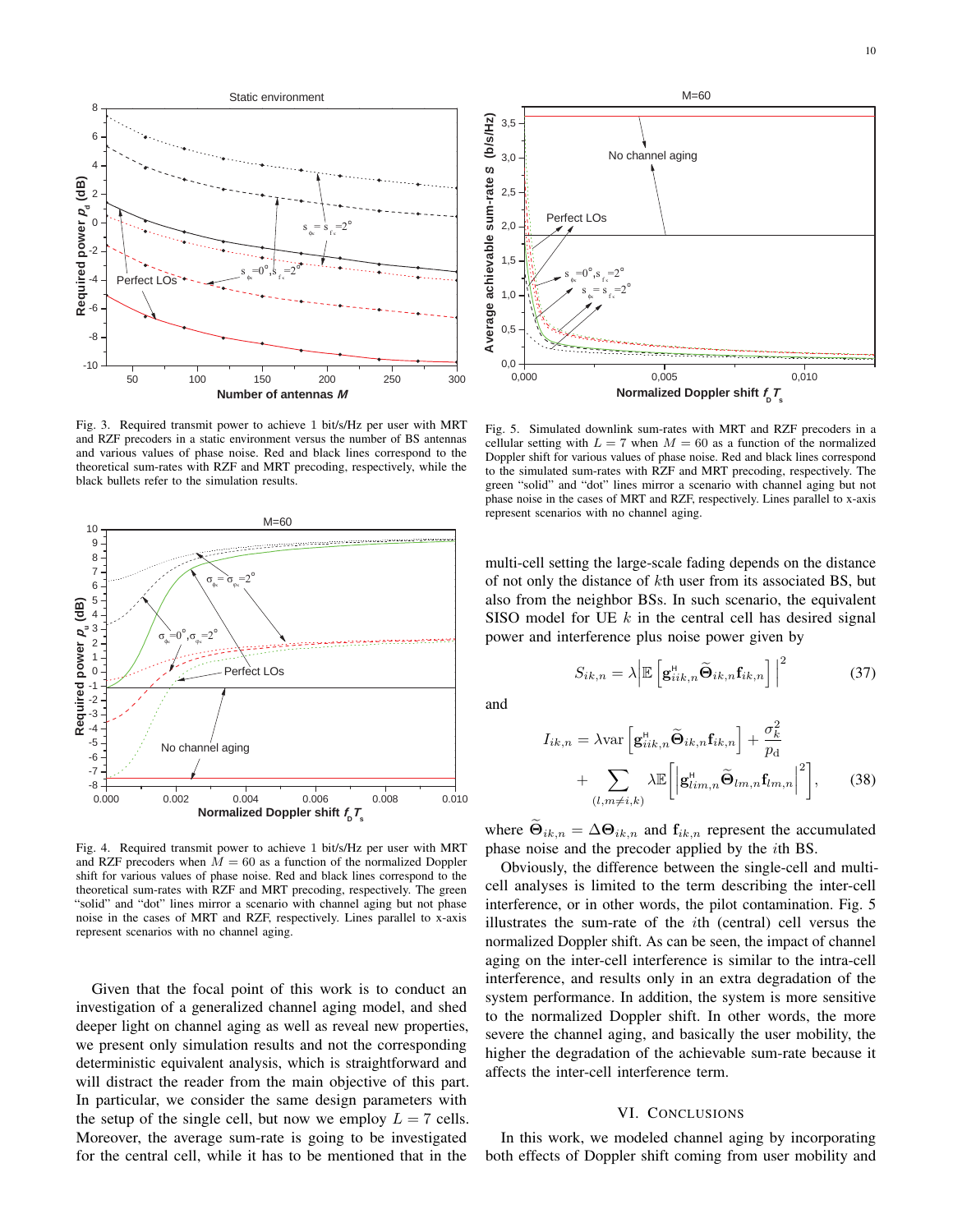phase noise due to circuitry imperfections of LOs, since both the effects contribute to the time variation of the effective channel multiplying/affecting the transmitted data. Given this novel integrated framework, we provided a joint channel-phase noise estimate. Next, the new CSI model was exploited to construct the MRT and the RZF precoders, and derived the DEs of the corresponding downlink SINRs. As attested by Monte Carlo simulations, these DEs are tight approximations for the rate performance of the studied system. In addition, the numerical results showed that the degradation due to Doppler shift dominates against phase noise. As a result, the detrimental effect of phase noise is meaningful only in low mobility conditions. Notably, the use of massive MIMO systems should be preferred even in general channel aging conditions, where, in addition, RZF behaves better than MRT as expected. Finally, we showed that in the case of MRT precoding, the required transmit power per user to achieve a certain rate can be scaled down at most by the inverse of the square root of the number of antennas, while a similar result should hold for RZF precoding as well.

# APPENDIX A

USEFUL LEMMAS

<span id="page-10-4"></span>*Lemma 1 (Matrix inversion lemma (I) [\[49,](#page-14-11) Eq. 2.2]):* Let  $\mathbf{B} \in \mathbb{C}^{M \times M}$  be Hermitian invertible. Then, for any vector  $\mathbf{x} \in \mathbb{C}^M$ , and any scalar  $\tau \in \mathbb{C}^M$  such that  $\mathbf{B} + \tau \mathbf{x} \mathbf{x}^{\text{H}}$  is invertible,

$$
\mathbf{x}^{\mathsf{H}}(\mathbf{B} + \tau \mathbf{x} \mathbf{x}^{\mathsf{H}})^{-1} = \frac{\mathbf{x}^{\mathsf{H}} \mathbf{B}^{-1}}{1 + \tau \mathbf{x}^{\mathsf{H}} \mathbf{B}^{-1} \mathbf{x}}.
$$

<span id="page-10-5"></span>*Lemma 2 (Matrix inversion lemma (II) [\[39,](#page-14-1) Lemma 2]):* Let  $\mathbf{B} \in \mathbb{C}^{M \times M}$  be Hermitian invertible. Then, for any vector  $\mathbf{x} \in \mathbb{C}^M$ , and any scalar  $\tau \in \mathbb{C}^M$  such that  $\mathbf{B} + \tau \mathbf{x} \mathbf{x}^{\text{H}}$  is invertible,

$$
(\mathbf{B} + \tau \mathbf{x} \mathbf{x}^{\mathsf{H}})^{-1} = \mathbf{B} - \frac{\mathbf{B}^{-1} \tau \mathbf{x} \mathbf{x}^{\mathsf{H}} \mathbf{B}^{-1}}{1 + \tau \mathbf{x}^{\mathsf{H}} \mathbf{B}^{-1} \mathbf{x}}.
$$

*Lemma 3 (Rank-1 perturbation lemma [\[50,](#page-14-12) Lemma 2.1]):* Let  $z \in \infty$ ,  $\mathbf{B} \in \mathbb{C}^{M \times M}$ ,  $\mathbf{B} \in \mathbb{C}^{M \times M}$  with B Hermitian nonnegative-definite, and  $\mathbf{x} \in \mathbb{C}^{M}$ . Then,

$$
|\operatorname{tr}((\mathbf{B}-z\mathbf{I}_M)^{-1}-(\mathbf{B}+\mathbf{x}\mathbf{x}^{\mathsf{H}}-z\mathbf{I}_M)^{-1}\mathbf{B})| \leq \frac{\|\mathbf{B}\|}{|z|}.
$$

<span id="page-10-2"></span>*Lemma 4 ( [\[39,](#page-14-1) Thm. 3.7], [\[11,](#page-13-9) Lem. 1]):* Let  $B \in \mathbb{C}^{M \times M}$ with uniformly bounded spectral norm (with respect to  $M$ ). Consider x and y, where  $x, y \in \mathbb{C}^M$ ,  $x \sim \mathcal{CN}(0, \Phi_x)$  and  $y \sim \mathcal{CN}(0, \Phi_{y})$ , are mutually independent and independent of B. Then, we have

$$
\frac{1}{M}\mathbf{x}^{\text{H}}\mathbf{B}\mathbf{x} - \frac{1}{M}\operatorname{tr}\mathbf{B}\mathbf{\Phi}_x \xrightarrow[M \to \infty]{} 0 \tag{39}
$$

$$
\frac{1}{M}\mathbf{x}^{\mathsf{H}}\mathbf{By} \xrightarrow[M \to \infty]{\mathbf{a.s.}} 0 \tag{40}
$$

$$
\mathbb{E}\left[\left|\left(\frac{1}{M}\mathbf{x}^{\mathsf{H}}\mathbf{B}\mathbf{x}\right)^{2}-\left(\frac{1}{M}\operatorname{tr}\mathbf{B}\mathbf{\Phi}_{x}\right)^{2}\right|\right]\xrightarrow[M\to\infty]{\text{a.s.}} 0\tag{41}
$$

<span id="page-10-3"></span>
$$
\frac{1}{M^2} |\mathbf{x}^\mathsf{H} \mathbf{B} \mathbf{y}|^2 - \frac{1}{M^2} \operatorname{tr} \mathbf{B} \mathbf{\Phi}_x \mathbf{B}^\mathsf{H} \mathbf{\Phi}_y \xrightarrow[M \to \infty]{\mathbf{a}.\mathbf{s}} 0. \tag{42}
$$

*Lemma 5 ( [\[51,](#page-14-13) p. 207]):* Let  $\mathbf{A}, \mathbf{B} \in \mathcal{C}^{M \times M}$  be freely independent random matrices with uniformly bounded spectral norm for all M. Further, let all the moments of the entries of A, B be finite. Then,

$$
\frac{1}{M}\operatorname{tr}\mathbf{AB} - \frac{1}{M}\operatorname{tr}\mathbf{A}\frac{1}{M}\operatorname{tr}\mathbf{B}\xrightarrow[M\to\infty]{\mathbf{a.s.}} 0.
$$
 (43)

<span id="page-10-0"></span>*Theorem 4 ( [\[52,](#page-14-14) Theorem 1]):* Let  $\mathbf{L} \in \mathbb{C}^{M \times M}$  and  $S \in \mathbb{C}^{M \times M}$  be Hermitian nonnegative definite matrices, and let  $\mathbf{H} \in \mathbb{C}^{M \times K}$  be a random matrix with columns  $\mathbf{v}_k \sim \mathcal{CN}\left(0, \frac{1}{M}\mathbf{R}_k\right)$ . Assume that L and the matrices  $\mathbf{R}_k$ ,  $k = 1, \ldots, K$ , have uniformly bounded spectral norms (with respect to M). Then, for any  $\rho > 0$ ,

$$
\frac{1}{M} tr \mathbf{L} (\mathbf{H} \mathbf{H}^{\mathsf{H}} + \mathbf{S} + \rho \mathbf{I}_{M})^{-1} - \frac{1}{M} tr \mathbf{L} \mathbf{T}(\rho) \xrightarrow[M_{\mathsf{t}} \to \infty]{\text{a.s.}} 0,
$$

where  $\mathbf{T}(\rho) \in \mathbb{C}^{M \times M}$  is defined as

$$
\mathbf{T}(\rho) = \left(\frac{1}{M} \sum_{k=1}^{K} \frac{\mathbf{R}_k}{1 + e_k(\rho)} + \mathbf{S} + \rho \mathbf{I}_M\right)^{-1},
$$

and the elements of  $e(\rho) = [e_1(\rho) \cdots e_K(\rho)]^T$  are defined as  $e_k(\rho) = \lim_{t \to \infty} e_k^{(t)}$  $k^{(t)}(\rho)$ , where for  $t = 1, 2, \ldots$ 

$$
e_k^{(t)}(\rho) = \frac{1}{M} \operatorname{tr} \mathbf{R}_k \left( \frac{1}{M} \sum_{j=1}^K \frac{\mathbf{R}_j}{1 + e_j^{(t-1)}(\rho)} + \mathbf{S} + \rho \mathbf{I}_M \right)^{-1} \tag{44}
$$

with initial values  $e_k^{(0)}$  $\binom{0}{k}(\rho) = \frac{1}{\rho}$  for all k.

<span id="page-10-1"></span>*Theorem 5 ( [\[39,](#page-14-1) Theorem 2]):* Let  $\Theta \in \mathbb{C}^{M \times M}$  be a Hermitian nonnegative definite matrix with uniformly bounded spectral norm (with respect to  $M$ ). Under the same conditions as in Theorem [4,](#page-10-0) we have

$$
\begin{aligned} \frac{1}{M}\operatorname{tr}\mathbf{L}\left(\mathbf{H}\mathbf{H}^{\text{H}}+\mathbf{S}+\rho\mathbf{I}_{M}\right)^{-1}\!\mathbf{K}\left(\mathbf{H}\mathbf{H}^{\text{H}}+\mathbf{S}+\rho\mathbf{I}_{M}\right)^{-1} \\ -\frac{1}{M}\operatorname{tr}\mathbf{L}\mathbf{T}^{'}(\rho)\xrightarrow{\text{a.s.}}0, \end{aligned}
$$

where  $\mathbf{T}'(\rho) \in \mathbb{C}^{M \times M}$  is defined as

$$
\mathbf{T}^{'}(\rho) = \mathbf{T}(\rho)\mathbf{K}\mathbf{T}(\rho) + \mathbf{T}(\rho)\frac{1}{M}\sum_{k=1}^{K}\frac{\mathbf{R}_{k}e_{k}^{'}(\rho)}{(1 + e_{k}(\rho))^{2}}\mathbf{T}(\rho)
$$

with  $\mathbf{T}(\rho)$  and  $\mathbf{e}_k(\rho)$  as defined in Theorem [4](#page-10-0) and  $\mathbf{e}'(\rho) =$  $\left[ e_1'(\rho) \cdots e_K'(\rho) \right]$ <sup>T</sup> given by

$$
\mathbf{e}^{'}(\rho) = \left(\mathbf{I}_{K} - \mathbf{J}(\rho)\right)^{-1} \mathbf{v}(\rho).
$$
 (45)

The elements of  $\mathbf{J}(\rho) \in \mathbb{C}^{K \times K}$  and  $\mathbf{v}(\rho) \in \mathbb{C}^{K}$  are defined as

$$
[\mathbf{J}(\rho)]_{kl} = \frac{\frac{1}{M} \operatorname{tr} \mathbf{R}_k \mathbf{T}(\rho) \mathbf{R}_l \mathbf{T}(\rho)}{M \left(1 + e_k(\rho)\right)^2}
$$

and

$$
[\mathbf{v}(\rho)]_k = \frac{1}{M} \operatorname{tr} \mathbf{R}_k \mathbf{T}(\rho) \mathbf{K} \mathbf{T}(\rho).
$$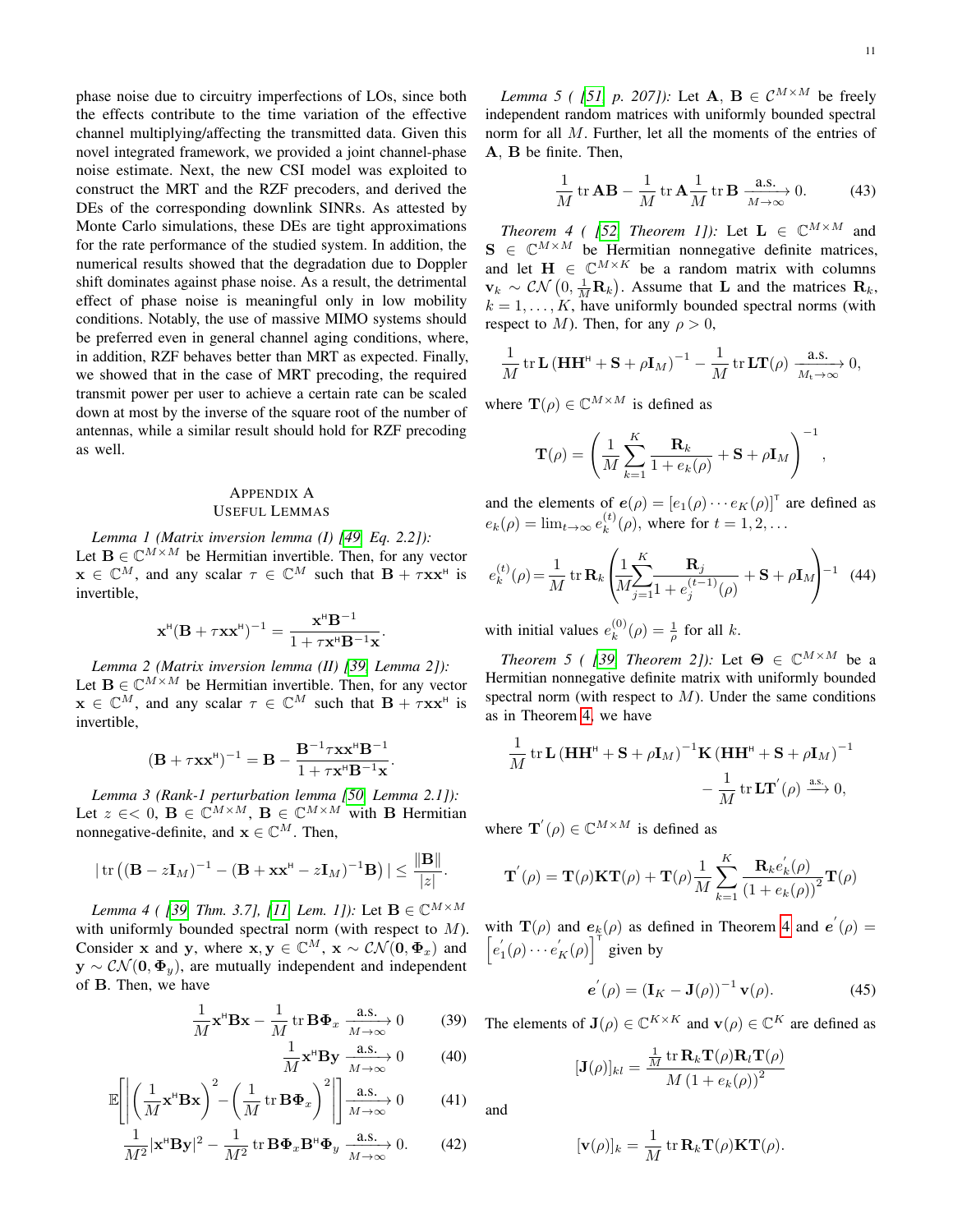# <span id="page-11-0"></span>APPENDIX B PROOF OF PROPOSITION [1](#page-3-1)

During the training phase, users transmit mutually orthogonal training sequences consisting of  $\tau$  symbols, and it is assumed that the channel remains constant during this phase. In particular, the pilot sequences can be represented by  $\Psi = [\psi_1; \cdots; \psi_K] \in \mathbb{C}^{K \times \tau}$  with  $\Psi$  normalized, i.e.,  $\Psi \Psi^{\text{H}} = I_K$ . Given that the channel estimation takes place at time 0, the received signal at the BS is written as

$$
\mathbf{Y}_{p,0} = \sqrt{p_p} \mathbf{\Theta}_{k,0} \mathbf{H}_0 \mathbf{\Psi} + \mathbf{Z}_{p,0},
$$
 (46)

where  $p<sub>p</sub>$  is the common average transmit power for all users,  $\Theta_{k,0} = \text{diag}\left\{e^{j\theta_{k,0}^{(1)}}, \ldots, e^{j\theta_{k,0}^{(M)}}\right\}$  is the phase noise because of the BS and user k LOs at time 0, and  $\mathbf{Z}_{p,0} \in \mathbb{C}^{M \times \tau}$  is the spatially white additive Gaussian noise matrix at the BS during the training phase. Note that  $\theta_{k,0}^{(m)} = \phi_{m,0} + \varphi_{k,0}, m = 1, \ldots, M$ . By correlating the received signal with the training sequence  $\frac{1}{\sqrt{p_p}} \psi_k^{\text{H}}$  of user k, and by substituting  $\mathbf{g}_{k,0} = \mathbf{\Theta}_{k,0} \mathbf{h}_{k,0}$  the BS obtains

$$
\tilde{\mathbf{y}}_{k,0}^{\mathrm{p}} = \mathbf{g}_{k,0} + \frac{1}{\sqrt{p_{\mathrm{p}}}} \tilde{\mathbf{z}}_{\mathrm{p},0},\tag{47}
$$

where  $\tilde{\mathbf{z}}_{p,0} \triangleq \mathbf{Z}_{p,0} \psi_k^{\text{H}} \sim \mathcal{CN}(\mathbf{0}, \sigma_{\text{b}}^2 \mathbf{I}_M)$ . After applying the MMSE estimation method [\[53\]](#page-14-15), the effective channel estimated at the BS can be written as [\(36\)](#page-8-3). Employing the orthogonality principle, the channel decomposes as

$$
\mathbf{g}_{k,0} = \hat{\mathbf{g}}_{k,0} + \tilde{\mathbf{g}}_{k,0},\tag{48}
$$

where  $\hat{\mathbf{g}}_{k,0}$  is distributed as  $\mathcal{CN}(\mathbf{0}, \mathbf{D}_k)$  with  $\mathbf{D}_k =$  $\left(\mathbf{I}_M + \frac{\sigma_b^2}{p_p} \mathbf{R}_k^{-1}\right)^{-1} \mathbf{R}_k$ , and  $\tilde{\mathbf{g}}_{k,0} \sim \mathcal{CN}(\mathbf{0}, \mathbf{R}_k - \mathbf{D}_k)$  is the channel estimation error vector. Note that  $\hat{\mathbf{g}}_k$  and  $\tilde{\mathbf{g}}_k$  are statistically independent because they are uncorrelated and jointly Gaussian.

# <span id="page-11-1"></span>APPENDIX C PROOF OF THEOREM [2](#page-5-3)

We consider the desired signal power

$$
S_{k,n} = \frac{\lambda}{M} \left| \mathbb{E} \left[ \mathbf{g}_{k,n}^{H} \widetilde{\mathbf{\Theta}}_{k,n} \mathbf{A}_{n} \hat{\mathbf{g}}_{k,0} \right] \right|^{2}.
$$
 (49)

First, we derive the DE of the normalization parameter  $\lambda$ . Hence, the normalization parameter can be written by means of [\(14\)](#page-4-6) and [\(19\)](#page-4-3) as

$$
\lambda = \frac{K}{\mathbb{E}\left[\frac{1}{M} \operatorname{tr} \mathbf{A}_n \hat{\mathbf{G}}_0 \hat{\mathbf{G}}_0^{\mathsf{H}} \mathbf{A}_n\right]} \\
= \frac{K}{\mathbb{E}\left[\sum_{i=1}^{K} \frac{1}{M} \mathbf{A}_n^2 \hat{\mathbf{g}}_{k,0} \hat{\mathbf{g}}_{k,0}^{\mathsf{H}}\right] \\
\times \left(\frac{1}{K} \sum_{i=1}^{K} \frac{1}{M} \operatorname{tr} \mathbf{A}_n^2 \mathbf{D}_k\right)^{-1},
$$
\n(50)

where we have applied Lemma [4.](#page-10-2) As far as the other term in [\(49\)](#page-11-3) is concerned, we obtain

<span id="page-11-4"></span>
$$
\frac{1}{M}\mathbb{E}\Big[\mathbf{g}_{k,n}^{H}\widetilde{\mathbf{\Theta}}_{k,n}\mathbf{A}_{n}\hat{\mathbf{g}}_{k,0}\Big] = \frac{1}{M}\mathbb{E}\Big[(\hat{\mathbf{g}}_{k,0}^{H}\mathbf{A}_{n}+\tilde{\mathbf{e}}_{k,n}^{H})\widetilde{\mathbf{\Theta}}_{k,n}\mathbf{A}_{n}\hat{\mathbf{g}}_{k,0}\Big] \n= \frac{1}{M}\mathbb{E}\Big[\hat{\mathbf{g}}_{k,0}^{H}\mathbf{A}_{n}\widetilde{\mathbf{\Theta}}_{k,n}\mathbf{A}_{n}\hat{\mathbf{g}}_{k,0}\Big], \n\asymp \frac{1}{M}\mathbb{E}\Big[\text{tr }\mathbf{A}_{n}\widetilde{\mathbf{\Theta}}_{k,n}\mathbf{A}_{n}\mathbf{D}_{k}\Big] \qquad (51) \n\asymp \frac{e^{-(\sigma_{\varphi_{k}}^{2}+\sigma_{\varphi}^{2})n}}{M} \text{tr }\mathbf{A}_{n}^{2}\mathbf{D}_{k}, \qquad (52)
$$

<span id="page-11-5"></span>where in  $(51)$  and  $(52)$ , we have applied Lemmas [4](#page-10-2) and [5,](#page-10-3) respectively. Note that  $A_n$  and  $\Theta_{k,n}$  commute because both are diagonal matrices. In particular, regarding the CLO setting, it holds that  $\frac{1}{M}$  tr  $\widetilde{\Theta}_{k,n}$  =  $e^{2j(\varphi_{k,n}-\varphi_{k,0}+\phi_{k,n}-\phi_{k,0})}$ , while in the case of the SLOs setup, we obtain  $\frac{1}{M}$  tr  $\widetilde{\Theta}_{k,n} = e^{2j(\varphi_{k,n}-\varphi_{k,0})-\sigma_{\phi}^2 n}$  or  $\frac{1}{M}$  tr  $\widetilde{\Theta}_{k,n} =$  $e^{2j(\varphi_{k,n}-\varphi_{k,0})}$   $\frac{1}{M}\prod_{i=1}^{M}e^{-\sigma_{\phi_i}^2 n}$ , when the LOs obey to identical or non-identical statistics, respectively. Herein, we focus on the former scenario regarding the BS antennas. Especially, in such case their increment variance is  $\sigma_{\phi}^2$ . Application of the expectation operator to  $\frac{1}{M}$  tr  $\widetilde{\Theta}_{k,n}$  gives  $e^{-(\sigma_{\varphi_k}^2 + \sigma_{\phi}^2)n}$  for both the CLO and SLOs settings. Finally, after simple algebraic maip-ulations, we lead to [\(52\)](#page-11-5). By denoting  $\overline{S}_{k,n} = \lim_{M \to \infty} S_{k,n}$ the DE signal power, and by using [\(50\)](#page-11-6) and [\(52\)](#page-11-5), we have

$$
\bar{S}_{k,n} \asymp \bar{\lambda} e^{-2\left(\sigma_{\varphi_k}^2 + \sigma_{\phi}^2\right)n} \delta_k^2,\tag{53}
$$

where  $\delta_k = \frac{1}{M}$  tr  $\mathbf{A}_n^2 \mathbf{D}_k$ . Now, we proceed with the derivation of each term in [\(18\)](#page-4-5). The first term on the right hand side can be written as

$$
\frac{1}{M} \text{var}\left[\mathbf{g}_{k,n}^{H} \widetilde{\mathbf{\Theta}}_{k,n} \mathbf{A}_{n} \hat{\mathbf{g}}_{k,0}\right] - \frac{1}{M^{2}} \mathbb{E}\left[\left|\widetilde{\mathbf{e}}_{k,n}^{H} \widetilde{\mathbf{\Theta}}_{k,n} \mathbf{A}_{n} \hat{\mathbf{g}}_{k,0}\right|^{2}\right] \xrightarrow[M \to \infty]{\text{a.s.}} 0, \quad (54)
$$

where the property of the variance operator  $var[x] = \mathbb{E}[x^2]$  –  $\mathbb{E}^{2}[x]$  together with [\(8\)](#page-3-5) have been used. Lemmas [4](#page-10-2) and [5](#page-10-3) enable us to derive this DE as

$$
\frac{\lambda}{M} \text{var}\left[\mathbf{g}_{k,n}^{\text{H}} \widetilde{\mathbf{\Theta}}_{k,n} \mathbf{A}_n \hat{\mathbf{g}}_{k,0}\right] \asymp \frac{\bar{\lambda}}{M} \delta_k',\tag{55}
$$

<span id="page-11-3"></span>where  $\delta_k' = \frac{1}{M} \text{tr } \mathbf{A}_n^2 \mathbf{D}_k \left( \mathbf{R}_k - \mathbf{A}_n^2 \mathbf{D}_k \right)$ . Similarly, use of Lemmas  $4$  and  $5$  in the last term of  $(18)$  completes the proof. Thus, we have

$$
\frac{\lambda}{M^2} \mathbb{E}\Big[\Big|\mathbf{g}_{k,n}^{\mathsf{H}}\widetilde{\mathbf{\Theta}}_{k,n}\mathbf{A}_n\widehat{\mathbf{g}}_{i,0}\Big|^2\Big] \asymp \frac{\bar{\lambda}}{M^2} \operatorname{tr}\widetilde{\mathbf{\Theta}}_{k,n}\mathbf{A}_n^2 \mathbf{D}_i \widetilde{\mathbf{\Theta}}_{k,n}^{\mathsf{H}} \mathbf{R}_k, \n= \frac{\bar{\lambda}}{M} \delta_i'', \tag{56}
$$

since  $\mathbf{g}_{k,n}$  and  $\hat{\mathbf{g}}_{i,0}$  are mutually independent. Note here that  $\delta_i^{\prime\prime} = \frac{1}{M} \text{tr } \mathbf{A}_n^2 \mathbf{D}_i \mathbf{R}_k.$ 

# <span id="page-11-2"></span>APPENDIX D PROOF OF THEOREM [3](#page-6-1)

<span id="page-11-6"></span>First, we obtain the DE of the normalization parameter  $\lambda$ . Taking into account for [\(14\)](#page-4-6) and [\(20\)](#page-4-7), and making a simple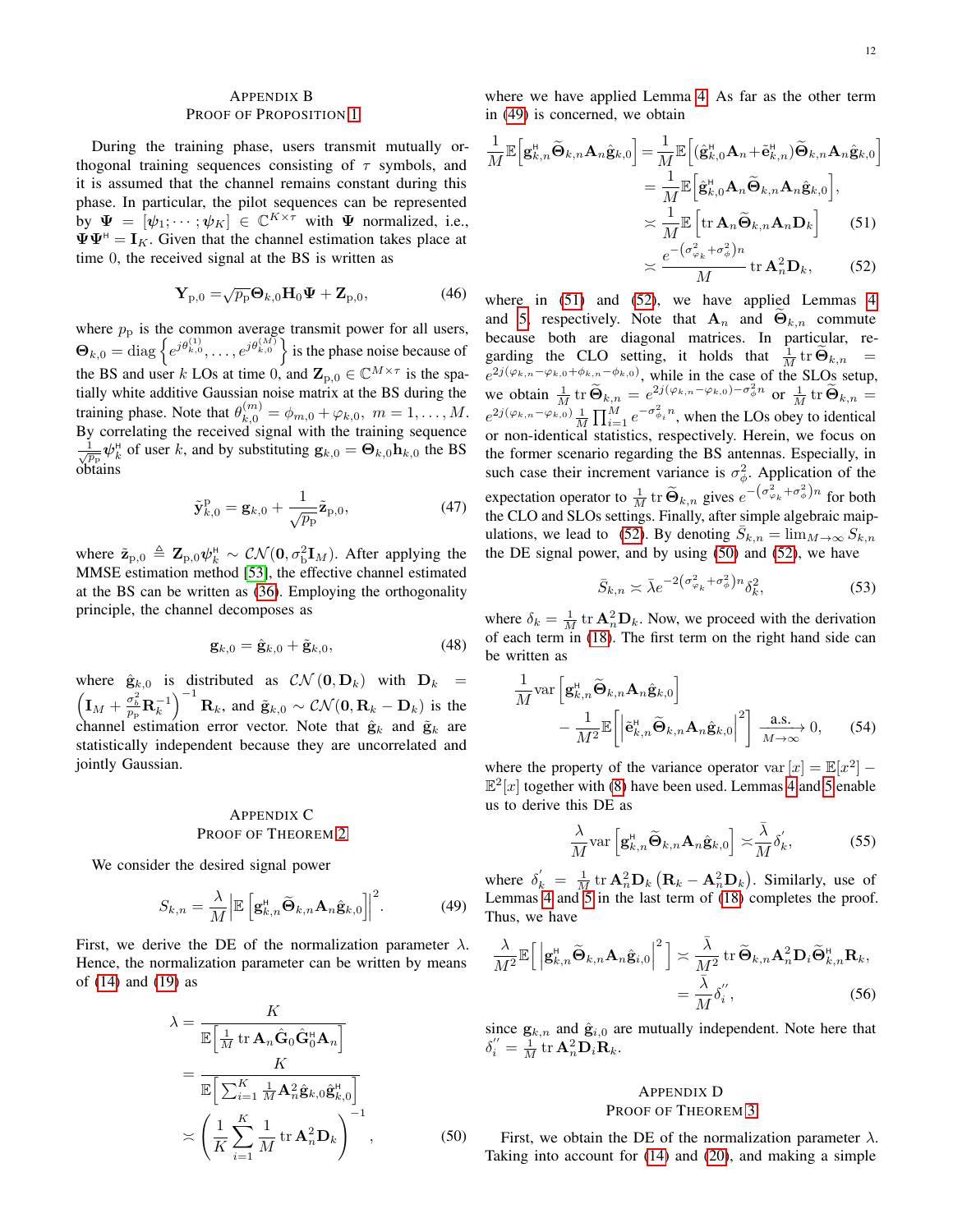algebraic manipulation, we lead to

$$
\lambda = \frac{K}{\mathbb{E}\left[\text{tr }\Sigma \mathbf{A}_n \hat{\mathbf{G}}_0 \hat{\mathbf{G}}_0^{\text{H}} \mathbf{A}_n \Sigma\right]}
$$
(57)  

$$
= \frac{K}{K}
$$
(58)

$$
= \frac{1}{\mathbb{E}\Big[\mathrm{tr}\,\Sigma - \mathrm{tr}\,\big(\mathbf{Z} + aM\mathbf{I}_M\big)\,\Sigma^2\Big]},\tag{58}
$$

while its DE is

$$
\bar{\lambda} = \frac{K}{\left(\frac{1}{M} \operatorname{tr} \mathbf{T} - \frac{1}{M} \operatorname{tr} \left(\frac{\mathbf{Z}}{M} + a \mathbf{I}_M\right) \mathbf{C}\right)},\tag{59}
$$

where we have applied Theorems 1 and 2 for  $K = I_M$ . Regarding the other term of the desired signal power, we have

$$
\mathbb{E}\Big[\mathbf{g}_{k,n}^{\mathsf{H}}\widetilde{\mathbf{\Theta}}_{k,n}\boldsymbol{\Sigma}\mathbf{A}_{n}\hat{\mathbf{g}}_{k,0}\Big] = \mathbb{E}\Big[(\hat{\mathbf{g}}_{k,0}^{\mathsf{H}}\mathbf{A}_{n} + \tilde{\mathbf{e}}_{k,n}^{\mathsf{H}})\widetilde{\mathbf{\Theta}}_{k,n}\boldsymbol{\Sigma}\mathbf{A}_{n}\hat{\mathbf{g}}_{k,0}\Big] \n= \mathbb{E}\Big[\frac{\hat{\mathbf{g}}_{k,0}^{\mathsf{H}}\mathbf{A}_{n}\widetilde{\mathbf{\Theta}}_{k,n}\boldsymbol{\Sigma}_{k}\mathbf{A}_{n}\hat{\mathbf{g}}_{k,0}}{1 + \hat{\mathbf{g}}_{k,0}^{\mathsf{H}}\mathbf{A}_{n}\widetilde{\mathbf{\Theta}}_{k,n}\boldsymbol{\Sigma}_{k}\widetilde{\mathbf{\Theta}}_{k,n}^{\mathsf{H}}\mathbf{A}_{n}\hat{\mathbf{g}}_{k,0}\Big],
$$
\n(60)

where Lemmas [1](#page-10-4) and [4](#page-10-2) have been applied in [\(60\)](#page-12-0), while  $\Sigma_k$ is defined as

$$
\Sigma_k = \left( \widetilde{\Theta}_{k,n}^{\textrm{H}} \mathbf{A}_n \hat{\mathbf{G}}_0 \hat{\mathbf{G}}_0^{\textrm{H}} \mathbf{A}_n \widetilde{\Theta}_{k,n} - \widetilde{\Theta}_{k,n}^{\textrm{H}} \mathbf{A}_n \hat{\mathbf{g}}_{k,n} \hat{\mathbf{g}}_{k,n}^{\textrm{H}} \mathbf{A}_n \widetilde{\Theta}_{k,n} \right. \\ \left. + \mathbf{Z} + M a \mathbf{I}_M \right)^{-1}.
$$

Exploiting Lemmas [4,](#page-10-2) [5,](#page-10-3) and Theorem [4](#page-10-0) gives

$$
\mathbb{E}\left[\mathbf{g}_{k,n}^{H}\widetilde{\mathbf{\Theta}}_{k,n}\boldsymbol{\Sigma}\mathbf{A}_{n}\hat{\mathbf{g}}_{k,0}\right] \asymp \mathbb{E}\left[\frac{\frac{1}{M}\mathrm{tr}\,\mathbf{A}_{n}^{2}\mathbf{D}_{k}\widetilde{\mathbf{\Theta}}_{k,n}\mathbf{T}}{1+\frac{1}{M}\mathrm{tr}\,\mathbf{A}_{n}^{2}\mathbf{D}_{k}\mathbf{T}}\right].
$$
 (61)

Hence, use of [\(59\)](#page-12-1) and [\(61\)](#page-12-2) provides the DE signal power  $\bar{S}_{k,n}$  as

$$
\bar{S}_{k,n} \asymp \bar{\lambda} \left( \frac{e^{-\left(\sigma_{\varphi_k}^2 + \sigma_{\phi}^2\right)n} \delta_k}{1 + \delta_k} \right)^2, \tag{62}
$$

where  $\delta_k = \frac{1}{M} \text{ tr } \mathbf{A}_n^2 \mathbf{D}_k \mathbf{T}$ . Note that the manipulation regarding  $\widetilde{\Theta}_{k,n}$  follows a similar analysis to [\(52\)](#page-11-5). We continue with the derivation of each term of [\(18\)](#page-4-5). Specifically, after applying Lemmas 1 and [4,](#page-10-2) as well as [\(8\)](#page-3-5) to the first term in [\(18\)](#page-4-5), we have

$$
\operatorname{var}\left[\mathbf{g}_{k,n}^{H}\widetilde{\mathbf{\Theta}}_{k,n}\boldsymbol{\Sigma}\mathbf{A}_{n}\hat{\mathbf{g}}_{k,0}\right]
$$

$$
-\mathbb{E}\left[\left|\frac{\tilde{\mathbf{e}}_{k,n}^{H}\widetilde{\mathbf{\Theta}}_{k,n}\boldsymbol{\Sigma}_{k}\mathbf{A}_{n}\hat{\mathbf{g}}_{k,0}}{1+\hat{\mathbf{g}}_{k,0}^{H}\mathbf{A}_{n}\widetilde{\mathbf{\Theta}}_{k,n}\boldsymbol{\Sigma}_{k}\widetilde{\mathbf{\Theta}}_{k,n}^{H}\mathbf{A}_{n}\hat{\mathbf{g}}_{k,0}}\right|^{2}\right]\xrightarrow[M\to\infty]{}0,\tag{63}
$$

which yields

$$
\lambda \text{var}\left[\mathbf{g}_{k,n}^{\text{H}}\widetilde{\mathbf{\Theta}}_{k,n}\boldsymbol{\Sigma}\mathbf{A}_{n}\hat{\mathbf{g}}_{k,0}\right] \asymp \bar{\lambda} \frac{\frac{1}{M}\delta_{k}'}{\left(1+\delta_{k}\right)^{2}},\qquad(64)
$$

where we have used Theorems [4](#page-10-0) and [5](#page-10-1) as well as Lemmas [4](#page-10-2) and [5.](#page-10-3) Note that  $\delta_k' = \frac{1}{M} \text{ tr } \mathbf{A}_n^2 \mathbf{D}_k \mathbf{T}'$  and  $\mathbf{K} = \mathbf{R}_k - \mathbf{A}_n^2 \mathbf{D}_k$ . Next, we focus on the last term of [\(18\)](#page-4-5), where we make use of Theorems [4](#page-10-0) and [5](#page-10-1) as well as Lemmas 1 and [4](#page-10-2) as before. In particular, if  $i \neq k$ , we have

$$
\mathbb{E}\Big[\Big|\mathbf{g}_{k,n}^{H}\widetilde{\mathbf{\Theta}}_{k,n}\boldsymbol{\Sigma}\mathbf{A}_{n}\hat{\mathbf{g}}_{i,0}\Big|^{2}\Big] = \mathbb{E}\Big[\Big|\frac{\mathbf{g}_{k,n}^{H}\widetilde{\mathbf{\Theta}}_{k,n}\boldsymbol{\Sigma}_{i}\mathbf{A}_{n}\hat{\mathbf{g}}_{i,0}}{1+\hat{\mathbf{g}}_{i,0}^{H}\mathbf{A}_{n}\boldsymbol{\Sigma}_{i}\mathbf{A}_{n}\hat{\mathbf{g}}_{i,0}}\Big|^{2}\Big]
$$
\n
$$
= \mathbb{E}\Big[\frac{\mathbf{g}_{k,n}^{H}\widetilde{\mathbf{\Theta}}_{k,n}\boldsymbol{\Sigma}_{i}\mathbf{A}_{n}\hat{\mathbf{g}}_{i,0}\hat{\mathbf{g}}_{i,0}^{H}\mathbf{A}_{n}\boldsymbol{\Sigma}_{i}\widetilde{\mathbf{\Theta}}_{k,n}^{H}\boldsymbol{\Sigma}_{i}\mathbf{A}_{n}\hat{\mathbf{g}}_{i,0}}{(1+\hat{\mathbf{g}}_{i,0}^{H}\mathbf{A}_{n}\boldsymbol{\Sigma}_{i}\mathbf{A}_{n}\hat{\mathbf{g}}_{i,0})^{2}}\Big]
$$
\n
$$
\approx \mathbb{E}\Big[\frac{\mathbf{g}_{k,n}^{H}\widetilde{\mathbf{\Theta}}_{k,n}\boldsymbol{\Sigma}_{i}\mathbf{A}_{n}\boldsymbol{\Sigma}_{i}\mathbf{A}_{n}\boldsymbol{\Sigma}_{i}\widetilde{\mathbf{\Theta}}_{k,n}^{H}\mathbf{g}_{k,n}}{(1+\delta_{i})^{2}}\Big],\tag{65}
$$

<span id="page-12-1"></span>where we have taken into consideration that  $g_{k,n}$  and  $\hat{g}_{i,0}$  are mutually independent. Unfortunately, upon inspecting [\(65\)](#page-12-3), we observe that  $\Sigma_i$  is not independent of  $\hat{\mathbf{g}}_{k,0}$ . For this reason, we use Lemma [2,](#page-10-5) which gives

<span id="page-12-4"></span><span id="page-12-3"></span>
$$
\Sigma_{i} = \Sigma_{ik} - \frac{\Sigma_{ik}\tilde{\Theta}_{k,n}^{\text{H}}\mathbf{A}_{n}\hat{\mathbf{g}}_{k,0}\hat{\mathbf{g}}_{k,0}^{\text{H}}\mathbf{A}_{n}\tilde{\Theta}_{k,n}\Sigma_{ik}}{1 + \hat{\mathbf{g}}_{k,0}^{\text{H}}\mathbf{A}_{n}\tilde{\Theta}_{k,n}\Sigma_{ik}\tilde{\Theta}_{k,n}^{\text{H}}\mathbf{A}_{n}\hat{\mathbf{g}}_{k,0}},
$$
 (66)

<span id="page-12-0"></span>which introduces a new matrix  $\Sigma_{ik}$  to [\(65\)](#page-12-3) defined as

$$
\Sigma_{ik} = \left(\widetilde{\Theta}_{k,n}^{\mathrm{H}} \mathbf{A}_n \hat{\mathbf{G}}_0 \hat{\mathbf{G}}_0^{\mathrm{H}} \mathbf{A}_n \widetilde{\Theta}_{k,n} - \widetilde{\Theta}_{k,n}^{\mathrm{H}} \mathbf{A}_n \hat{\mathbf{g}}_{i,0} \hat{\mathbf{g}}_{i,0}^{\mathrm{H}} \mathbf{A}_n \widetilde{\Theta}_{k,n} - \widetilde{\Theta}_{k,n}^{\mathrm{H}} \mathbf{A}_n \hat{\mathbf{g}}_{k,0} \hat{\mathbf{g}}_{k,0}^{\mathrm{H}} \mathbf{A}_n \widetilde{\Theta}_{k,n} + \mathbf{Z} + Ma \mathbf{I}_M \right)^{-1}.
$$
 (67)

By substituting [\(66\)](#page-12-4) into [\(65\)](#page-12-3), we obtain

$$
\mathbb{E}\left[\left|\mathbf{g}_{k,n}^{H}\widetilde{\mathbf{\Theta}}_{k,n}\boldsymbol{\Sigma}\mathbf{A}_{n}\hat{\mathbf{g}}_{i,0}\right|^{2}\right]=\frac{Q_{ik}}{M\left(1+\delta_{i}\right)^{2}},\qquad(68)
$$

<span id="page-12-2"></span>where  $Q_{ik}$  is given in [\(69\)](#page-13-28) with  $\widetilde{\Sigma}_{ik} = \widetilde{\Theta}_{k,n} \Sigma_{ik}$ . The DE of each term in [\(69\)](#page-13-28) is obtained as

$$
\mathbf{g}_{k,n}^{\mathrm{H}}\widetilde{\mathbf{\Theta}}_{k,n}\mathbf{\Sigma}_{ik}\mathbf{A}_{n}^{2}\mathbf{D}_{i}\mathbf{\Sigma}_{ik}\widetilde{\mathbf{\Theta}}_{k,n}^{\mathrm{H}}\mathbf{g}_{k,n}\asymp\frac{1}{M^{2}}\operatorname{tr}\mathbf{R}_{k}\mathbf{C}^{''}\qquad(70)
$$

$$
\hat{\mathbf{g}}_{k,0}^{\mathrm{H}} \mathbf{A}_{n} \widetilde{\mathbf{\Theta}}_{k,n} \mathbf{\Sigma}_{ik} \mathbf{A}_{n}^{2} \mathbf{D}_{i} \mathbf{\Sigma}_{ik} \widetilde{\mathbf{\Theta}}_{k,n}^{\mathrm{H}} \mathbf{A}_{n} \hat{\mathbf{g}}_{k,0} \asymp \frac{1}{M^{2}} \operatorname{tr} \mathbf{A}_{n}^{2} \mathbf{D}_{k} \mathbf{C}^{''}
$$

$$
= \frac{\delta_{k}^{''}}{M} \tag{71}
$$

$$
\mathbf{g}_{k,n}^{\mathrm{H}}\widetilde{\mathbf{\Theta}}_{k,n}\mathbf{\Sigma}_{ik}\widetilde{\mathbf{\Theta}}_{k,n}^{\mathrm{H}}\mathbf{A}_{n}^{2}\mathbf{D}_{i}\widetilde{\mathbf{\Theta}}_{k,n}\mathbf{\Sigma}_{ik}\widetilde{\mathbf{\Theta}}_{k,n}^{\mathrm{H}}\mathbf{A}_{n}\hat{\mathbf{g}}_{k,0}
$$

$$
\times \frac{1}{M^{2}} \operatorname{tr} \mathbf{A}_{n}^{2}\mathbf{D}_{k}\mathbf{C}^{''}
$$

$$
= \frac{\delta_{k}^{''}}{M}
$$
(72)

$$
Q_{ik} \asymp \frac{1}{M^2} \operatorname{tr} \mathbf{R}_k \mathbf{C}'' + \frac{|\delta_k|^2 \delta_k''}{M \left(1 + \delta_k\right)^2} - 2 \operatorname{Re} \left\{ \frac{\delta_k \delta_k''}{M \left(1 + \delta_k\right)} \right\}, \tag{73}
$$

where  $\mathbf{K} = \mathbf{A}_n^2 \mathbf{D}_i$  with  $\delta_k'' = \frac{1}{M} \text{tr } \mathbf{A}_n^2 \mathbf{D}_k \mathbf{C}''$ . This concludes the proof for the derivation of  $\bar{\gamma}_{k,n}$ .

#### ACKNOWLEDGEMENT

The author would like to express his gratitude to Dr. Rajet Krishnan for his help and support in making this work possible.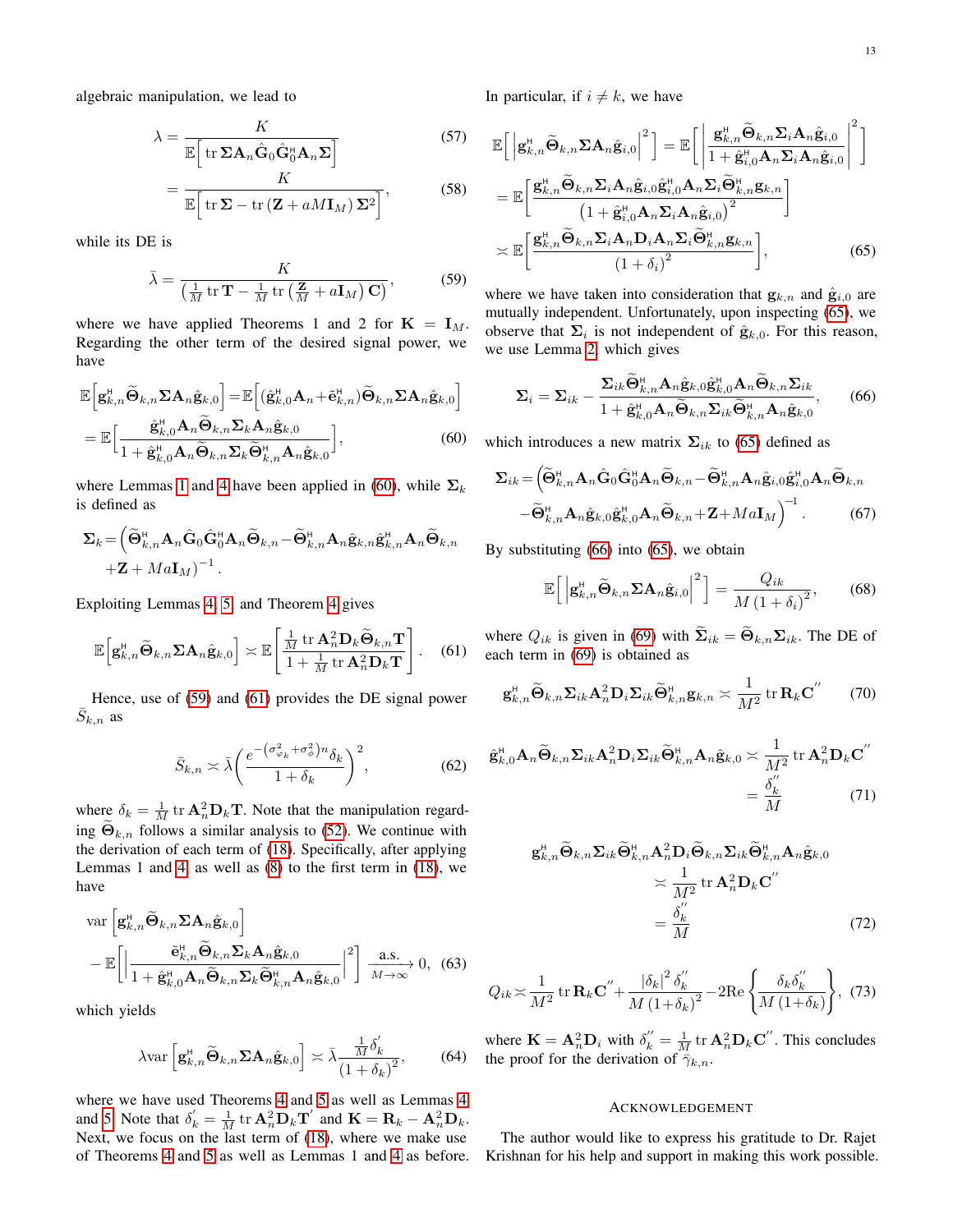$$
Q_{ik} = \mathbf{g}_{k,n}^{\mathsf{H}} \widetilde{\mathbf{\Sigma}}_{ik} \mathbf{A}_{n}^{2} \mathbf{D}_{i} \widetilde{\mathbf{\Sigma}}_{ik}^{\mathsf{H}} \mathbf{g}_{k,n} + \frac{\left| \mathbf{g}_{k,n}^{\mathsf{H}} \widetilde{\mathbf{\Sigma}}_{ik} \widetilde{\mathbf{\Theta}}_{k,n}^{\mathsf{H}} \mathbf{A}_{n} \mathbf{g}_{k,0} \right|^{2} \hat{\mathbf{g}}_{k,0}^{\mathsf{H}} \mathbf{A}_{n} \widetilde{\mathbf{\Sigma}}_{ik} \mathbf{A}_{n}^{2} \mathbf{D}_{i} \widetilde{\mathbf{\Sigma}}_{ik}^{\mathsf{H}} \mathbf{A}_{n} \hat{\mathbf{g}}_{k,0} \right|}{\left( 1 + \hat{\mathbf{g}}_{k,0}^{\mathsf{H}} \mathbf{A}_{n} \widetilde{\mathbf{\Sigma}}_{ik} \widetilde{\mathbf{\Theta}}_{k,n}^{\mathsf{H}} \mathbf{A}_{n} \hat{\mathbf{g}}_{k,0} \right)^{2}}
$$

$$
- 2 \text{Re} \left\{ \frac{\hat{\mathbf{g}}_{k,0}^{\mathsf{H}} \mathbf{A}_{n} \widetilde{\mathbf{\Sigma}}_{ik} \widetilde{\mathbf{\Theta}}_{k,n}^{\mathsf{H}} \mathbf{g}_{k,n} \mathbf{g}_{k,n}^{\mathsf{H}} \widetilde{\mathbf{\Sigma}}_{ik} \widetilde{\mathbf{\Theta}}_{k,n}^{\mathsf{H}} \mathbf{A}_{n}^{2} \mathbf{D}_{i} \widetilde{\mathbf{\Sigma}}_{ik} \widetilde{\mathbf{\Theta}}_{k,n}^{\mathsf{H}} \mathbf{A}_{n} \hat{\mathbf{g}}_{k,0} \right\}.
$$

$$
1 + \hat{\mathbf{g}}_{k,0}^{\mathsf{H}} \mathbf{A}_{n} \widetilde{\mathbf{\Sigma}}_{ik} \widetilde{\mathbf{\Theta}}_{k,n}^{\mathsf{H}} \mathbf{A}_{n} \hat{\mathbf{g}}_{k,0} \right\}.
$$

$$
(69)
$$

#### **REFERENCES**

- <span id="page-13-5"></span>[1] A. K. Papazafeiropoulos, "Downlink performance of massive MIMO under general channel aging conditions," in *Proc. IEEE Global Communications Conference (GLOBECOM 2015)*, San Diego, USA, December 2015. [Online]. Available:<http://arxiv.org/abs/1509.04303>
- <span id="page-13-0"></span>[2] "FP7 integrating project METIS (lCT 317669)." [Online]. Available: <https://www.metis2020.com>
- <span id="page-13-1"></span>[3] T. Marzetta, "Noncooperative cellular wireless with unlimited numbers of base station antennas," *IEEE Trans. Wireless Commun.*, vol. 9, no. 11, pp. 3590–3600, November 2010.
- <span id="page-13-2"></span>[4] F. Rusek, D. Persson, B. K. Lau, E. Larsson, T. Marzetta, O. Edfors, and F. Tufvesson, "Scaling up MIMO: Opportunities and challenges with very large arrays," *IEEE Signal Processing Mag.*, vol. 30, no. 1, pp. 40–60, Jan 2013.
- <span id="page-13-3"></span>[5] "The 5G infrastructure public private partnership." [Online]. Available: <http://5g-ppp.eu/>
- [6] E. Larsson, O. Edfors, F. Tufvesson, and T. Marzetta, "Massive MIMO for next generation wireless systems," *IEEE Commun. Mag.*, vol. 52, no. 2, pp. 186–195, February 2014.
- <span id="page-13-4"></span>[7] A. Osseiran, F. Boccardi, V. Braun, K. Kusume, P. Marsch, M. Maternia, O. Queseth, M. Schellmann, H. Schotten, H. Taoka, H. Tullberg, M. Uusitalo, B. Timus, and M. Fallgren, "Scenarios for 5G mobile and wireless communications: The vision of the METIS project," *IEEE Commun. Mag.*, vol. 52, no. 5, pp. 26–35, May 2014.
- <span id="page-13-6"></span>[8] R. Couillet and M. Debbah, *Random matrix methods for wireless communications*. Cambridge University Press, 2011.
- <span id="page-13-7"></span>[9] D. Gesbert, M. Kountouris, R. Heath, C.-B. Chae, and T. Salzer, "Shifting the MIMO paradigm," *IEEE Signal Process. Mag.*, vol. 24, no. 5, pp. 36–46, Sept 2007.
- <span id="page-13-8"></span>[10] E. Björnson, E. G. Larsson, and T. L. Marzetta, "Massive MIMO: 10 myths and one grand question," 2015. [Online]. Available: <http://arxiv.org/abs/1503.06854>
- <span id="page-13-9"></span>[11] K. Truong and R. Heath, "Effects of channel aging in massive MIMO systems," *IEEE/KICS Journal of Communications and Networks, Special Issue on massive MIMO*, vol. 15, no. 4, pp. 338–351, Aug 2013.
- [12] A. Papazafeiropoulos and T. Ratnarajah, "Uplink performance of massive MIMO subject to delayed CSIT and anticipated channel prediction," in *IEEE International Conference on Acoustics, Speech and Signal Processing (ICASSP), 2014*, May 2014, pp. 3162–3165.
- <span id="page-13-27"></span>[13] ——, "Linear precoding for downlink massive MIMO with delayed CSIT and channel prediction," in *IEEE Wireless Communications and Networking Conference (WCNC), 2014*, April 2014, pp. 809–914.
- <span id="page-13-11"></span>[14] A. K. Papazafeiropoulos and T. Ratnarajah, "Deterministic equivalent performance analysis of time-varying massive MIMO systems," *IEEE Trans. on Wireless Commun.*, vol. 14, no. 10, pp. 5795–5809, 2015.
- <span id="page-13-12"></span>[15] A. K. Papazafeiropoulos, "Impact of user mobility on optimal linear receivers in cellular networks," in *2015 IEEE International Conference on Communications, ICC 2015, London, United Kingdom, June 8-12, 2015*, 2015, pp. 2239–2244. [Online]. Available: [http:](http://dx.doi.org/10.1109/ICC.2015.7248658) [//dx.doi.org/10.1109/ICC.2015.7248658](http://dx.doi.org/10.1109/ICC.2015.7248658)
- <span id="page-13-13"></span>[16] A. K. Papazafeiropoulos, H. Q. Ngo, M. Matthaiou, and T. Ratnarajah, "Uplink performance of conventional and massive MIMO cellular systems with delayed CSIT," in *IEEE International Symposium on Personal, Indoor and Mobile Radio Communications (PIMRC), 2014*, Washington, D.C., September 2014, pp. 574–579.
- [17] C. Kong, C. Zhong, A. K. Papazafeiropoulos, M. Matthaiou, and Z. Zhang, "Sum-rate and power scaling of massive MIMO systems with channel aging," *IEEE Trans. on Commun.*, vol. 63, no. 12, pp. 4879–4893, 2015.
- <span id="page-13-10"></span>[18] ——, "Effect of channel aging on the sum-rate of uplink massive MIMO systems," in *IEEE International Symposium on Information Theory (ISIT) 2015*. IEEE, 2015, pp. 1222–1226.
- <span id="page-13-14"></span>[19] T. Schenk, *RF imperfections in high-rate wireless systems: impact and digital compensation*. Springer Science & Business Media, 2008.
- <span id="page-13-28"></span>[20] C. Studer, M. Wenk, and A. Burg, "MIMO transmission with residual transmit-RF impairments," in *ITG/IEEE Work. Smart Ant. (WSA)*. IEEE, 2010, pp. 189–196.
- [21] J. Qi and S. Aïssa, "On the power amplifier nonlinearity in MIMO transmit beamforming systems," *IEEE Trans. Commun.*, vol. 60, no. 3, pp. 876–887, 2012.
- <span id="page-13-16"></span>[22] H. Mehrpouyan, A. Nasir, S. Blostein, T. Eriksson, G. Karagiannidis, and T. Svensson, "Joint estimation of channel and oscillator phase noise in MIMO systems," *IEEE Trans. Signal Process.*, vol. 60, no. 9, pp. 4790–4807, Sept 2012.
- [23] B. Goransson, S. Grant, E. Larsson, and Z. Feng, "Effect of transmitter and receiver impairments on the performance of MIMO in HSDPA," in *IEEE 9th Int. Workshop Signal Process. Adv. Wireless Commun. (SPAWC)*, 2008, pp. 496–500.
- [24] E. Björnson, P. Zetterberg, and M. Bengtsson, "Optimal coordinated beamforming in the multicell downlink with transceiver impairments, in *IEEE Global Commun.Conf. (GLOBECOM), 2012*, Dec 2012, pp. 4775–4780.
- [25] J. Qi and S. Aïssa, "Analysis and compensation of I/Q imbalance in MIMO transmit-receive diversity systems," *IEEE Trans. Commun.*, vol. 58, no. 5, pp. 1546–1556, 2010.
- <span id="page-13-19"></span>[26] E. Björnson, P. Zetterberg, M. Bengtsson, and B. Ottersten, "Capacity limits and multiplexing gains of MIMO channels with transceiver impairments," *IEEE Commun. Lett.*, vol. 17, no. 1, pp. 91–94, 2013.
- <span id="page-13-26"></span>[27] W. Zhang, H. Ren, C. Pan, M. Chen, R. C. de Lamare, B. Du, and J. Dai, "Large-scale antenna systems with UL/DL hardware mismatch: Achievable rates analysis and calibration," *IEEE Trans. on Commun.*, vol. 63, no. 4, pp. 1216–1229, 2015.
- <span id="page-13-17"></span>[28] A. Pitarokoilis, S. Mohammed, and E. Larsson, "Uplink performance of time-reversal MRC in massive MIMO systems subject to phase noise," *IEEE Trans. Wireless Commun.*, vol. 14, no. 2, pp. 711–723, Feb 2015.
- <span id="page-13-20"></span>[29] E. Bjornson, M. Matthaiou, and M. Debbah, "Massive MIMO with nonideal arbitrary arrays: Hardware scaling laws and circuit-aware design,' *IEEE Trans. on Wireless Commun.,*, vol. 14, no. 8, pp. 4353–4368, 2015.
- <span id="page-13-18"></span>[30] R. Krishnan, M. Khanzadi, N. Krishnan, Y. Wu, A. Amat, T. Eriksson, and R. Schober, "Linear massive MIMO precoders in the presence of phase noise–A large-scale analysis," *accepted in IEEE Trans. on Veh. Tech.*, 2015. [Online]. Available:<http://arxiv.org/abs/1501.05461>
- <span id="page-13-21"></span>[31] E. Björnson, J. Hoydis, M. Kountouris, and M. Debbah, "Massive MIMO systems with non-ideal hardware: Energy efficiency, estimation, and capacity limits," *IEEE Trans. Inform. Theory*, vol. 60, no. 11, pp. 7112– 7139, Nov 2014.
- <span id="page-13-22"></span>[32] A. Demir, A. Mehrotra, and J. Roychowdhury, "Phase noise in oscillators: A unifying theory and numerical methods for characterization," *IEEE Trans. Circuits Syst. I*, vol. 47, no. 5, pp. 655–674, May 2000.
- <span id="page-13-23"></span>[33] S. Bittner, E. Zimmermann, and G. Fettweis, "Iterative phase noise mitigation in MIMO-OFDM systems with pilot aided channel estimation,' in *IEEE 66th Vehicular Technology Conference, 2007. VTC-2007 Fall. 2007*, Sept 2007, pp. 1087–1091.
- <span id="page-13-25"></span>[34] S. Wu and Y. Bar-Ness, "OFDM systems in the presence of phase noise: Consequences and solutions," *IEEE Trans. Commun.*, vol. 52, no. 11, pp. 1988–1996, Nov 2004.
- [35] D. Petrovic, W. Rave, and G. Fettweis, "Effects of phase noise on OFDM systems with and without PLL: Characterization and compensation," *IEEE Trans. Commun.*, vol. 55, no. 8, pp. 1607–1616, Aug 2007.
- <span id="page-13-24"></span>[36] R. Krishnan, M. R. Khanzadi, N. Krishnan, A. Amat, T. Eriksson, N. Mazzali, and G. Colavolpe, "On the impact of oscillator phase noise on the uplink performance in a massive MIMO-OFDM system," *Under Review in IEEE Signal Processing Letters*, 2014. [Online]. Available: <http://arxiv.org/abs/1405.0669>
- <span id="page-13-15"></span>[37] A. Pitarokoilis, S. Mohammed, and E. Larsson, "Achievable rates of ZF receivers in massive MIMO with phase noise impairments," in *Asilomar Conference on Signals, Systems and Computers, 2013*, Nov 2013, pp. 1004–1008.